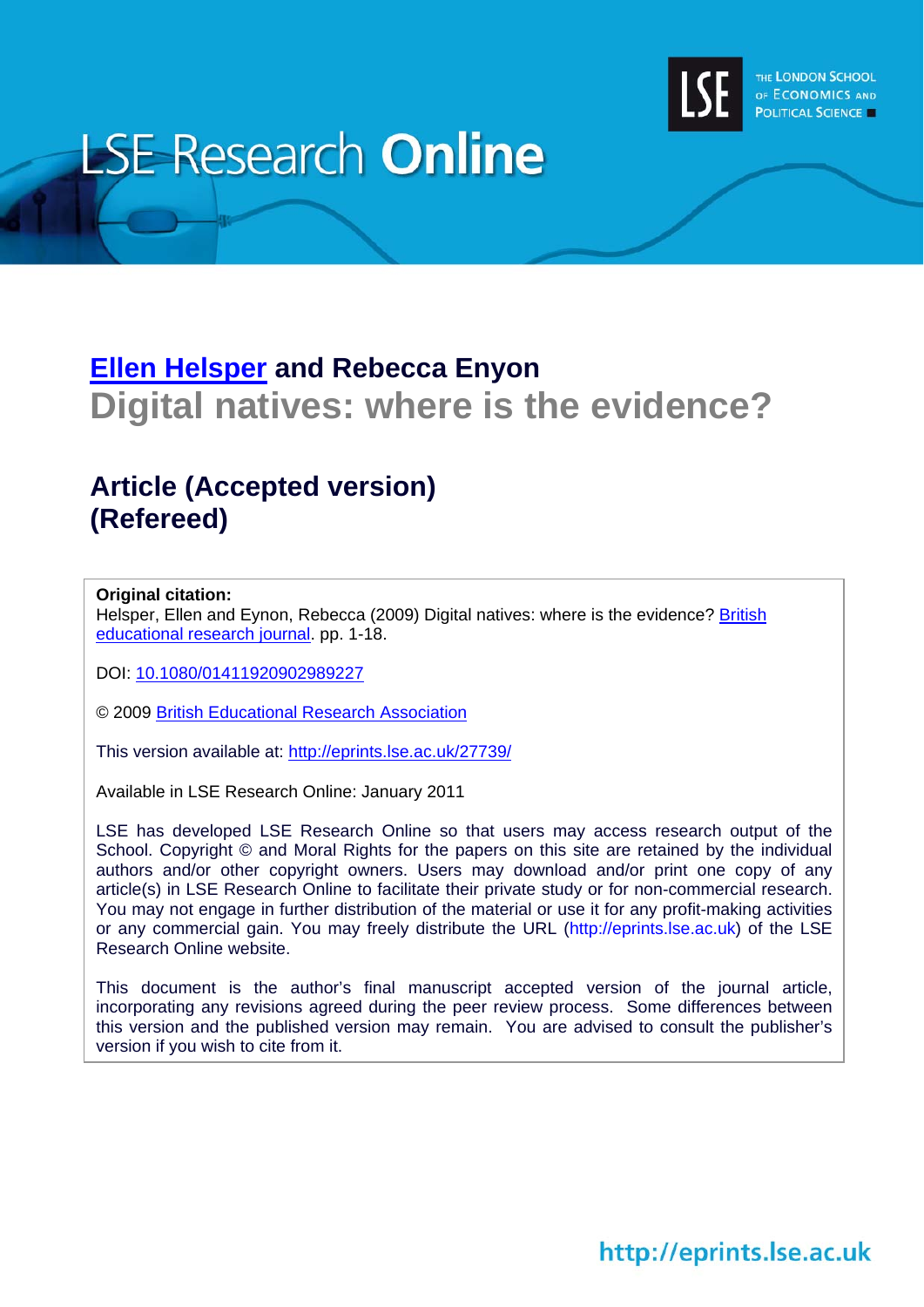# *Introduction*

There are a number of labels to describe the young people currently studying at school, college and university. They include the digital natives, the net generation, the Google generation or the millenials. All of these terms are being used to highlight the significance and importance of new technologies within the lives of young people (Gibbons, 2007). For some, new technologies have been such a defining feature in the lives of younger generations that they predict a fundamental change in the way young people communicate, socialise, create and learn. They argue that this shift has profound implications for education (e.g. Prensky, 2001a; Gibbons, 2007; Rainie, 2006 and Underwood, 2007). Typically, supporters of this concept view the differences between those who are or who are not digital natives as primarily about when a person was born. This paper will critique and show new evidence against this conception of the digital native as based purely on generational differences. The paper will separate the 'doing' from the 'being', that is it will propose a number of digital activities (doing) that indicate digital nativeness and then examine which types of people (being) are most likely to demonstrate these characteristics. The paper will show that breadth of use, experience, self-efficacy and education are just as, if not more, important than age in explaining how people become digital natives.

Prior to presenting the findings, it is useful to provide a brief review of the literature on this topic. The central argument to support the concept of the digital native is that young people born in the last two decades have always been surrounded by, and interacted with, new technologies. According to Prensky, one of the more radical consequences of this technology rich environment is a hypothesized change in the brain structure that means young people think and process information in fundamentally different ways compared to older generations (Prensky, 2001a; Prensky, 200b). He explains, "Digital Natives are used to receiving information really fast. They like to parallel process and multi-task. They prefer their graphics *before* their text rather than the opposite. They prefer random access (like hypertext). They function best when networked. They thrive on instant gratification and frequent rewards. They prefer games to "serious" work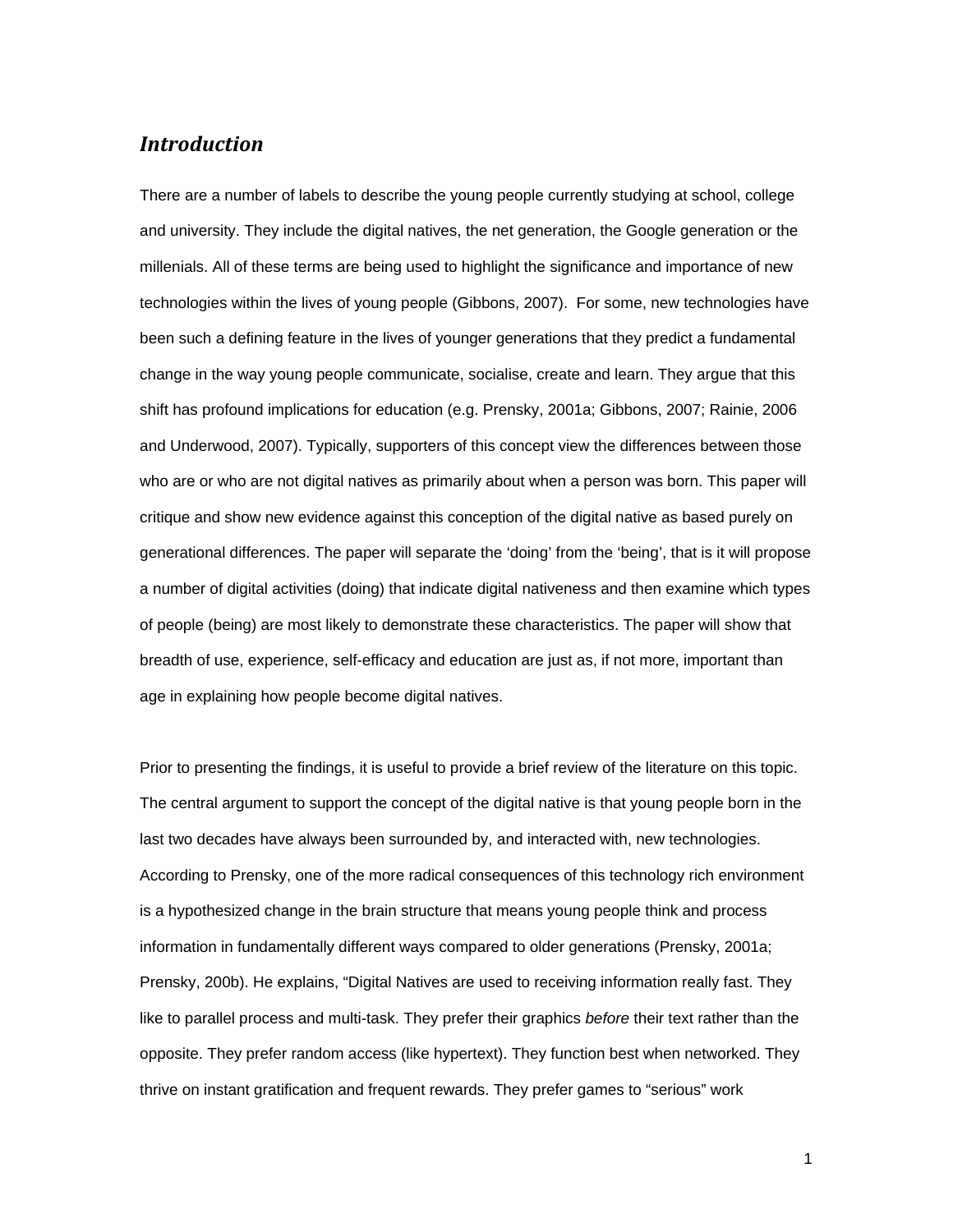(2001a:1). Prensky defines this younger generation as the digital natives as they, are all "native speakers" of the digital language of computers, video games and the Internet" (2001a:1).

Prensky refers to people who were born before this new digital era, which began around 1980, as Digital Immigrants. According to him digital immigrants may learn to use new technologies but will still be in some way located within the past, unable to fully understand the natives. Prensky likens this to the difference between learning a new language and being a native speaker. According to him, characteristics of digital immigrants include: not going to the Internet first for information, printing things out as opposed to working on screen, and reading manuals rather than working things out online. The supporters of this concept suggest that the differences between these two groups have profound implications for education. They argue that young people now have a range of different preferences, tools and ways of processing and using information that do not fit well with current educational practices. Thus, the current pedagogies employed in education need to change. For example, Prensky suggests that educators now need to communicate in a way that fits with needs of the digital natives i.e., "going faster, less step-by step, more in parallel, with more random access, among other things". (2001a:2). A powerful teaching method, Prensky suggests, would be to use computer games to teach the digital natives. Supporters of this view see a gap or "digital disconnect" between students and teachers (Underwood, 2007) that is difficult to bridge. In Prensky's terms, the natives are being taught by immigrants who are, in effect, not talking the same language (Prensky, 2001a).

The use of the digital native term has become popular in public and political debate. A quick Google search using this term provides 910 hits for UK websites created in the last year (17,400 worldwide) and a Nexis search throws up 48 UK newspaper articles that used this term in the last year (114 world wide in English language newspapers). In comparison, Web of Science only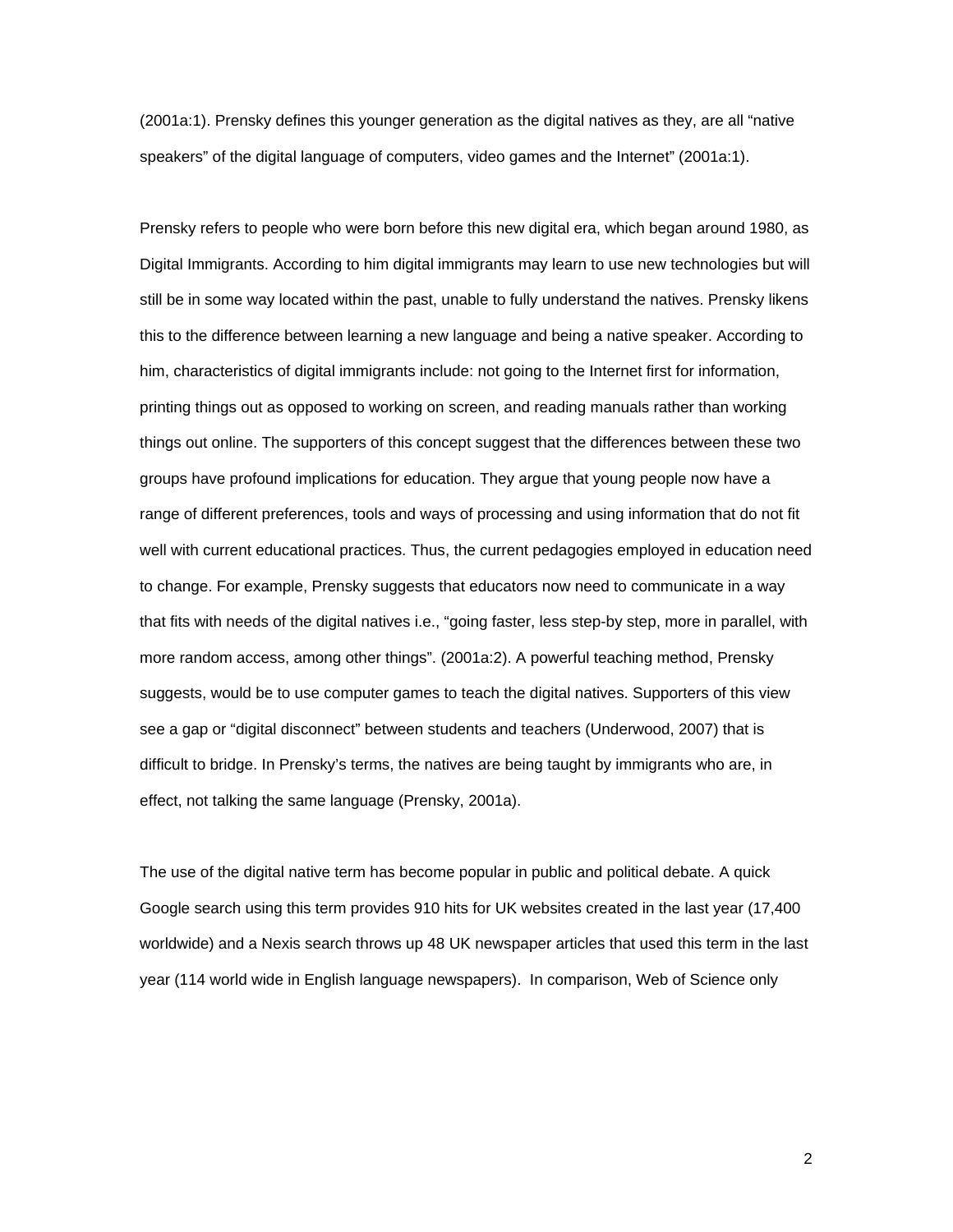cites 2 and Scopus only [1](#page-3-0)2 academic articles which ever mentioned this term<sup>1</sup>. This suggests that while the term is popular, there is not much academic research in this area.

In fact there is very little evidence that young people are radically different in the ways they use and process information (Bennet et al., 2008). To justify his claims Prensky draws on the widely held theory of neuroplasticity, which, simply put, suggests our brains are plastic, flexible and subject to change throughout life in response to changes in the environment. Thus young people's brains have developed differently to adults as they have grown up in a world surrounded by new technologies. However, it is not yet known what differences (if any) there are in the brain structure of adults and young people who use the Internet and other new technologies. As Prensky himself admits, exactly how the brain is changing as a result of growing up with and using technology and the implications this has for cognitive processes associated with learning are still being explored by neuroscientists (Prensky, 2001b).

There is a growing body of academic research that has questioned the validity of the generational interpretation of the digital native concept. Those in support of this digital native / immigrant distinction tend to assign broad characteristics (e.g. a specific learning style, amount and type of technology use and / or set of learning preferences) to an entire generation (Bennet et al., 2008) and suggest all young people are expert with technology. Yet, while the proportion of young people who use the Internet and other new technologies is higher than the older population (e.g. Dutton and Helsper, 2007; Cheong, 2008) there are significant differences in how and why young people use these new technologies and how effectively they use them (e.g. DiMaggio and Hargittai, 2001; Facer & Furlong 2001;Hargittai and Hinnart, 2008; Livingstone & Helsper, 2007). Indeed, a number of writers have highlighted the complexity and diversity of use of new technologies by young people which tends to be ignored or minimized in many arguments in support of the digital native.

l

<span id="page-3-0"></span> $1$  All searches performed March 2009 using the "digital native" search term.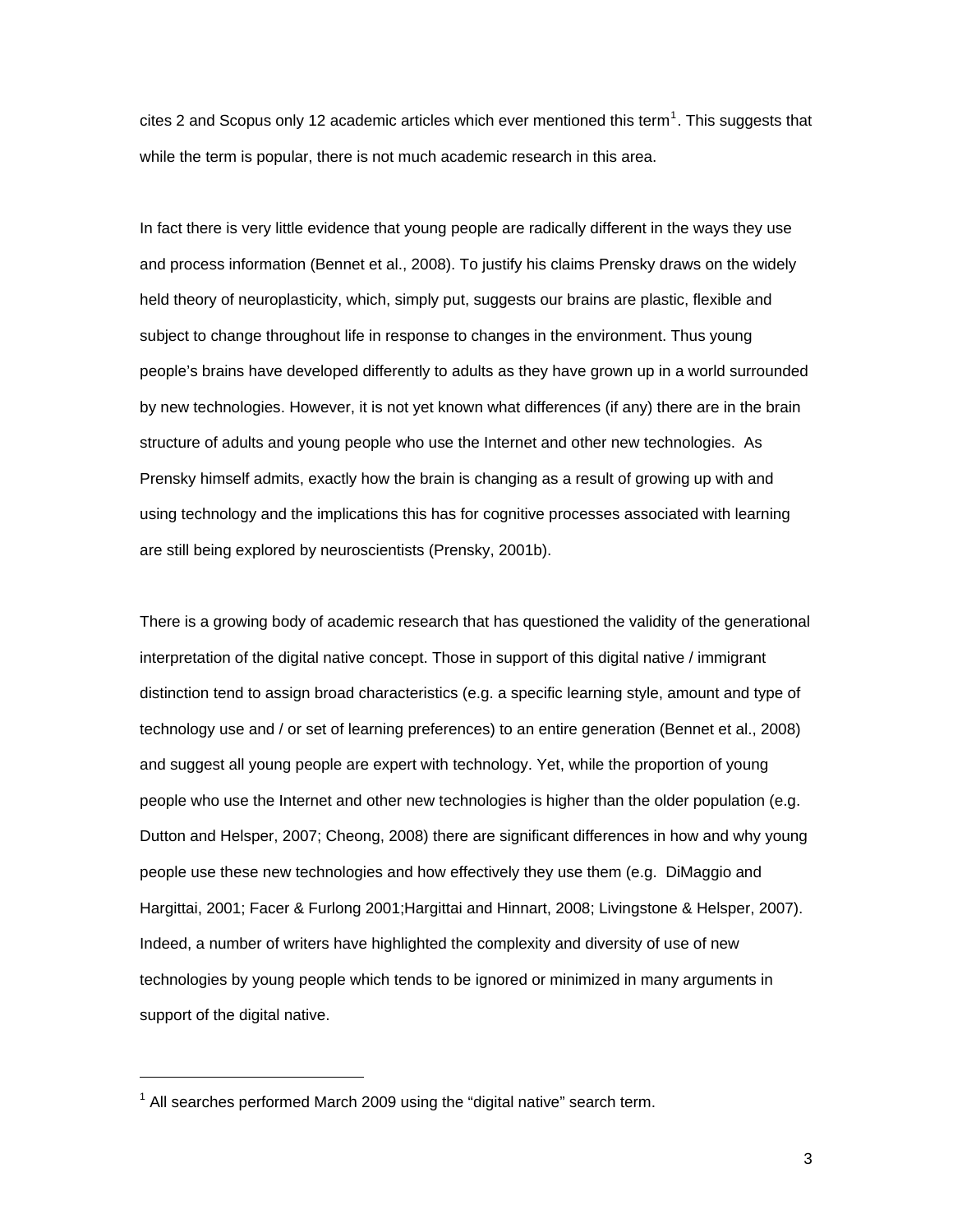A second, equally important aspect of this debate is the extent to which the differences between digital natives and digital immigrants can be explained by generational differences. For Prensky, age seems to be the defining factor. For Tapscott (1998) who refers to the "generation lap" (i.e. technology is the one place where young people are better than older people) a digital native is defined by exposure to, or experience with, technology. For some writers it appears it does not matter a great deal if it is age or experience which defines if someone is a digital native or part of the net generation (Oblinger and Oblinger, 2005).

However, whether the extent to which a person is a digital native is about date of birth or about a certain amount of exposure, experience or expertise with new technologies, is an important question for policy and practice. If characteristics of a digital native are determined by age then older generations are lost and a solution to a 'digital disconnect' between adults and younger people is out of sight. However, if being tech savvy is determined by exposure and experience then collaboration and learning is possible in environments where younger and older generations interact. The distinction between generational and experience aspects of 'digital nativeness' has been less well researched because the majority of previous studies examining young people's use of technology tend to focus on young people and their parents (e.g. studies by Livingstone and Bober (2005) and Facer et al., 2003)) not young people as part of the wider population. In addition, the vast majority of the evidence cited in support of the concept of the digital native is based on data from the United States. Before educational policy makers and practitioners begin to change the educational system in the UK in response to these claims we need more empirical evidence to inform the debate (Kennedy, et al., 2008).

This paper aims to add to this discussion by providing evidence on how the British population access and use the Internet and other new technologies from a nationally representative face-toface survey (the Oxford Internet Surveys). While this cannot tell us anything about the structure of the brain or cognitive processes, this data enables us to explore and test the basic assumptions of the digital native / digital immigrant concept. An answer to this question will inform the extent to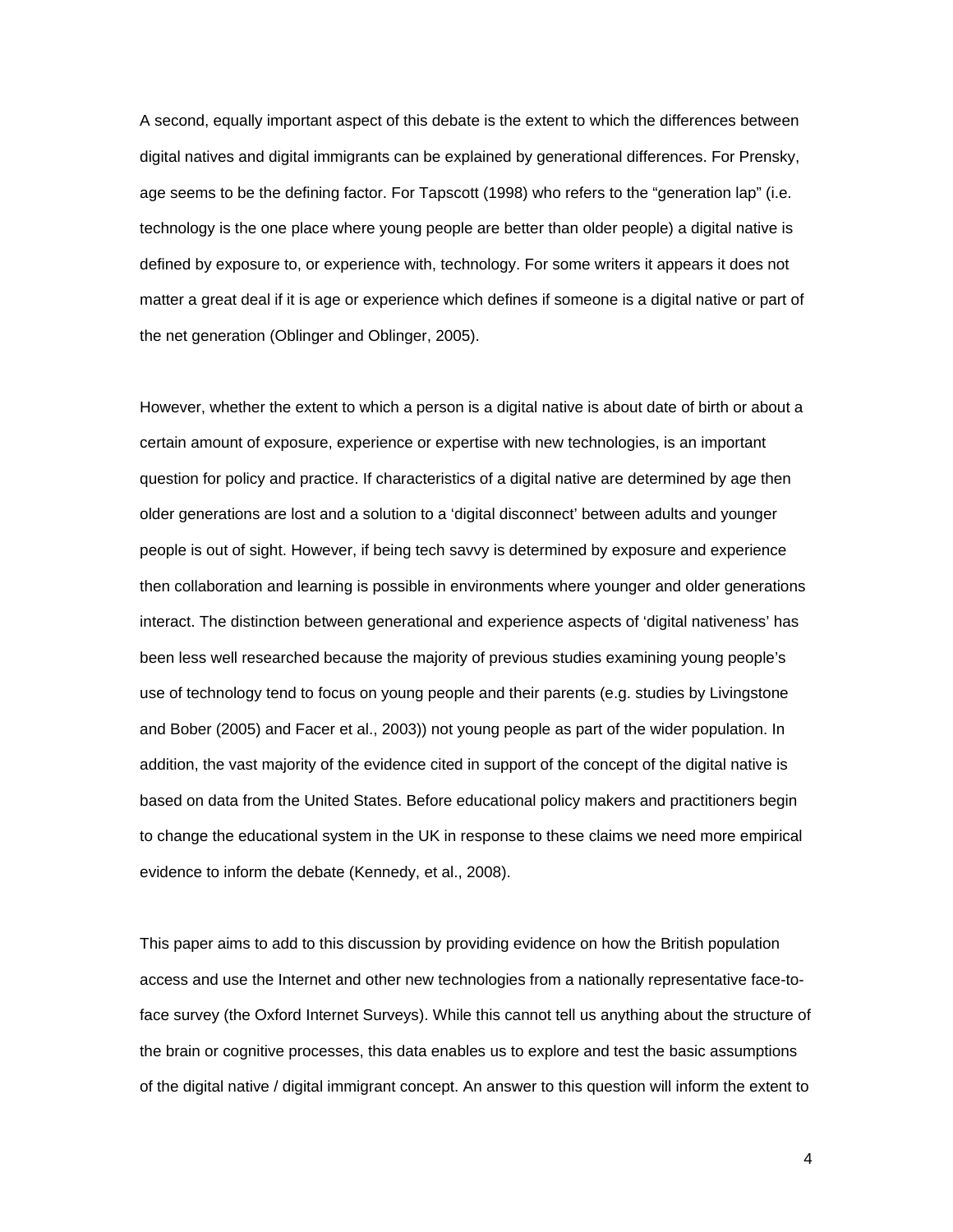which it is possible to get teachers to "talk the same language" as their students, add to the debate about what and how we should be educating young people and has implications for the current policies to support family learning i.e. the extent to which carers and parents can support their children using new technologies in the home.

Specifically, we will untangle the different aspects of what a native is by exploring whether acting like a digital native is determined by:

- 1) **age** the youngest generation who has grown up with technology and does not know any other context
- 2) **experience** those who have been on the Internet the longest, while they might not have grown up with the Internet when young, they have been 'submerged' in it for the longest period of time; or
- 3) **breadth of use** those for whom the Internet is integrated into almost every aspect of their everyday lives independent of their age or experience.

In this paper we examine this by exploring the importance of these three variables in determining if someone is a digital native. While an exact definition of being a digital native is not often presented in the literature we define it here as someone who multi-tasks, has access to a range of new technologies, is confident in their use of technologies, uses the Internet as a first port of call for information and – given the educational focus of this article - uses the Internet for learning as well as other activities.

# *Method*

The data upon which this article is based is taken from the 2007 Oxford Internet Survey (OxIS), carried out by the Oxford Internet Institute (University of Oxford) which provides authoritative information on Internet use and non-use in Britain. The surveys are multistage probability sample surveys of individuals 14 years and older, and are carried out face to face. The 2007 survey was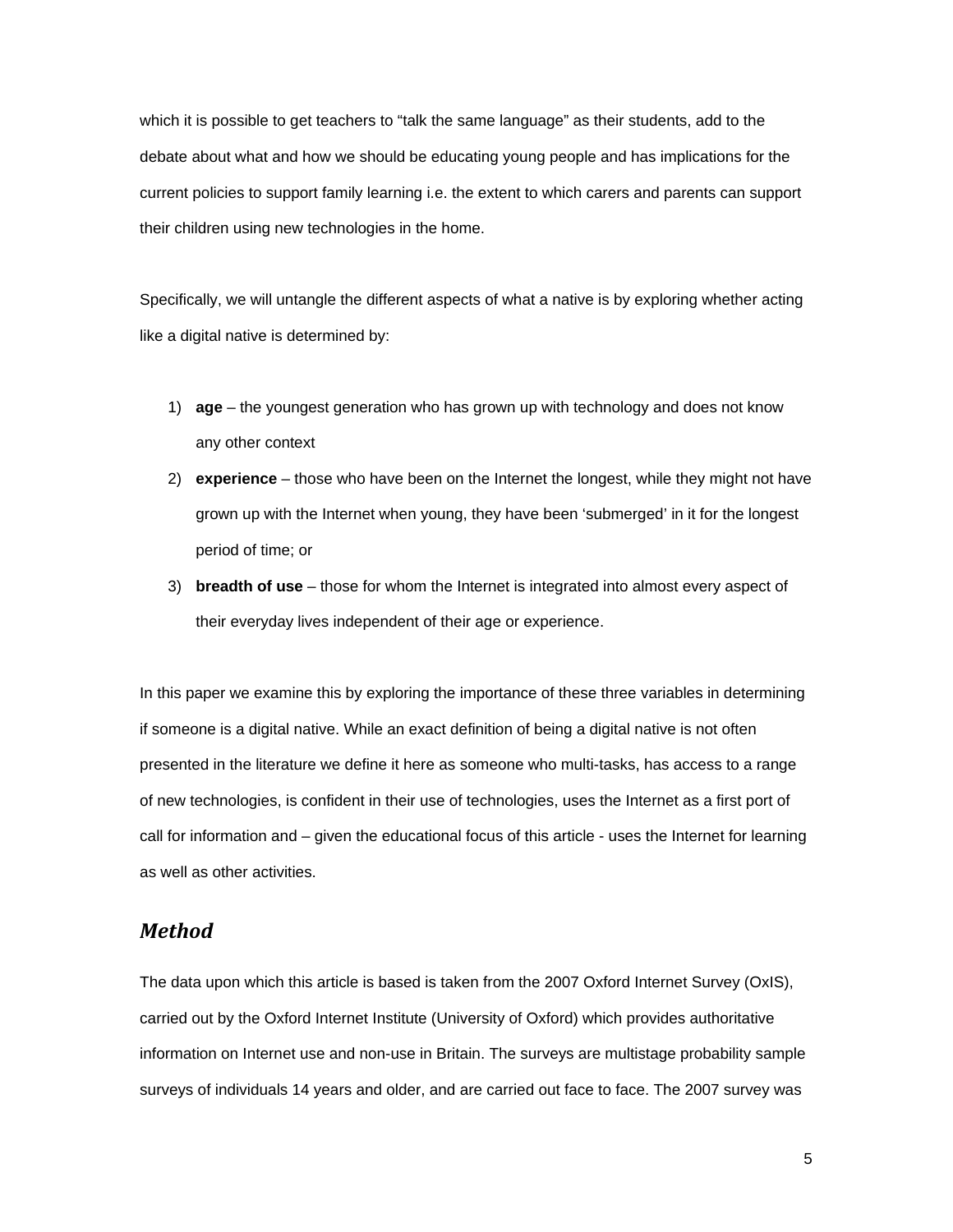conducted during March and April 2007 with 2,350 respondents (a response rate of 77%) of which 1,578 were Internet users. Areas covered in the survey include information about: Internet users (who uses / doesn't use the Internet, and how they gain access to it); Internet uses (including e-learning, e-government, e-entertainment and e-finance); and impacts of the Internet on everyday life (including changing habits and practices, privacy concerns and attitudes to technology).

In this paper we make the distinction between those who are more and less comfortable with the Internet. We focus just on those who have some exposure to the technology and do not focus on non-Internet users or ex-users. For a more detailed discussion of non-users please see Dutton and Helsper (2007). Since young people are currently more likely to use the Internet than the elderly and retired this influences the final sample and this will be taken into consideration in the conclusions drawn in this paper.

We start this paper by carrying out descriptive analyses of age, experience and breadth of use in relation to media richness of the household (i.e. the number of ICTs in the household), their level of Internet self-efficacy, if someone goes to the Internet first for information, if they multitask and what they use the Internet for. OxIS asks a number of questions about the kinds of activities people carry out online and from these twelve general categories of Internet uses were constructed based on an exploratory factor analyses. The following twelve types of Internet use were identified: fact checking, training, current affairs and Interests, travel, finance, shopping, entertainment, social networking, diary functions, person to person networking, e-government and civic participation (see Helsper, Dutton & Gerber 2009).

As this analysis did not provide a clear answer to our question we then carried out a series of linear regressions to identify the variables that explain who has the most media rich household, who has high levels of Internet self-efficacy, who goes to the Internet first for information, who multitasks and who is more likely to use the Internet for learning. All of the twelve different types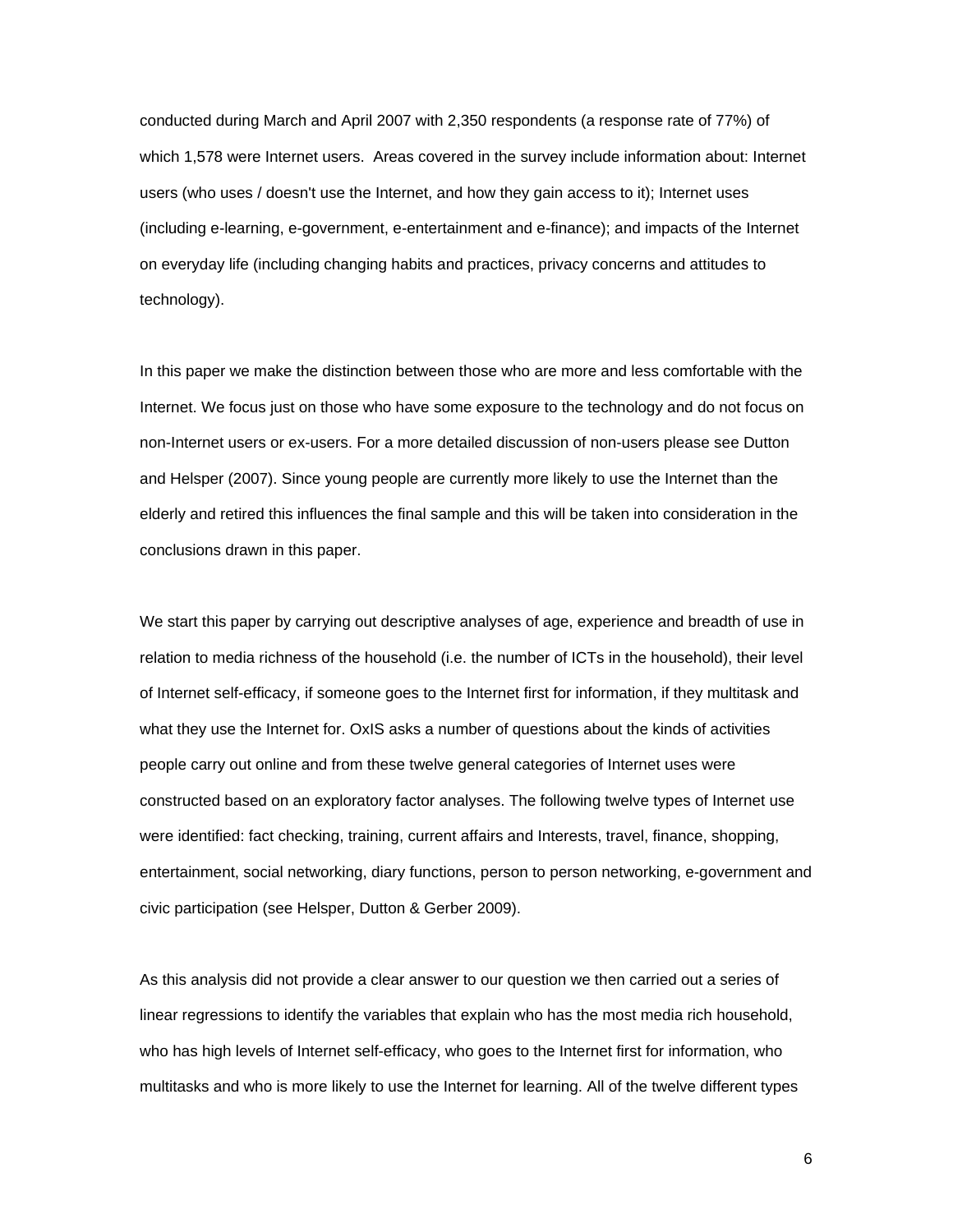of Internet use identified from the factor analysis could arguably be seen as indicators of learning. However, there are three factors that seem most directly related to learning and education: fact checking (using the Internet to look up a definition of a word or checking a fact); training and learning (looking for jobs, distance learning for an academic degree, getting information for a school related project, getting information for a work related project, finding out opportunities for further study) and current affairs and interests searching (news, sports, local events, health). These three factors were chosen for the linear regression because they seem the most closely related to potential learning opportunities and thus most relevant to the focus of this paper.

# *Results*

As noted above we explored the significance of generation, experience and breadth of use in defining a digital native. Prior to utilizing these variables it is valuable to define them and examine the relationship between them.

Age is a self explanatory variable, nevertheless since the concept of the digital native is so closely linked to generations it is important to define which generation is considered digitally native. Prensky's original definition considered those born after 1980 digitally native, but in most of the recent literature this category seems to have shifted. Arguably the rise of web 2.0 applications might have created a second generation of digital natives which can be separated from the first due to their familiarity and immersion in this new, web 2.0, digital world. The current generation of teenagers born after 1990 (currently 18 or younger) is here identified as second generation digital natives, while the young adults born between 1983 and 1990 (currently between 18 and 25 years old) are considered the first generation of digital natives.

It is important to define what we mean by experience and breadth of use. Experience is operationalised as years of using the Internet. Breadth of use is operationalised as the number of different activities a person undertakes online. Breadth of use was calculated based on a factor analyses of all the uses of the Internet measured in OxIS (see Helsper, Dutton & Gerber 2009)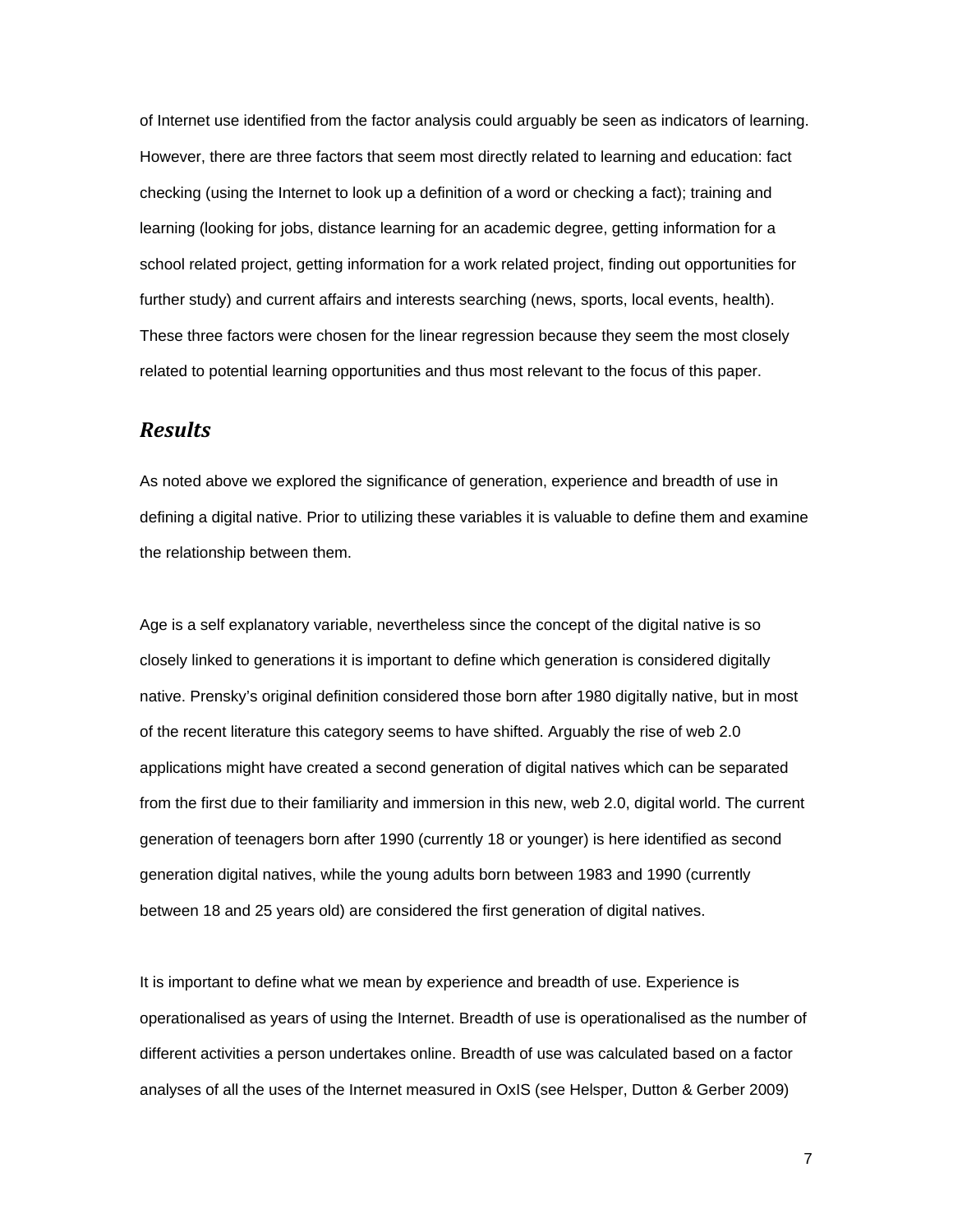and then summing all these activities into a scale from 0 to 12. Since we are looking at Internet users only the scale runs from 1 to 12 because they undertake at least 1 of the 12 types of activities on the Internet. In addition, OxIS measures an individual's level of self-efficacy (how good are you at using the internet?) to have a subjective indicator of expertise.

Descriptive analyses of OxIS showed that breadth and self-efficacy were strongly correlated with age, but experience was not. That is, younger generations might have expertise, measured by a wide range of uses ( $r=-.17$ ;  $p<-.01$ ) and high levels of self-efficacy ( $r=-.20$ ;  $p<-.01$ ), but they have not necessarily spent more or less years using the Internet ( $r = .02$ ;  $p = .45$ ). The latter is important because it offers an opportunity to understand the differential effect of experience and generation on the 'digital nativeness' of an individual by comparing people of different age groups with the same number of years of experience.

Let us first look at each of these three variables more closely in relation to those factors that we earlier earmarked as indicators of digital nativeness: use of the Internet, media richness, the importance of the Internet as an information source and types of Internet use. That is the extent to which generation, experience or breadth of use can help us to define digital "nativeness".

#### **Generation**

#### [TABLE 1 HERE]

Looking at the population as a whole, younger people were more likely to be digital natives as they have a wider variety of ICTs at home and were more likely to be Internet users (see Table 1). Interestingly the biggest drop in the proportion of Internet users was when users were over 55 years old, which means that majority of educators and parents of younger children do use the Internet.

[TABLE 2 HERE]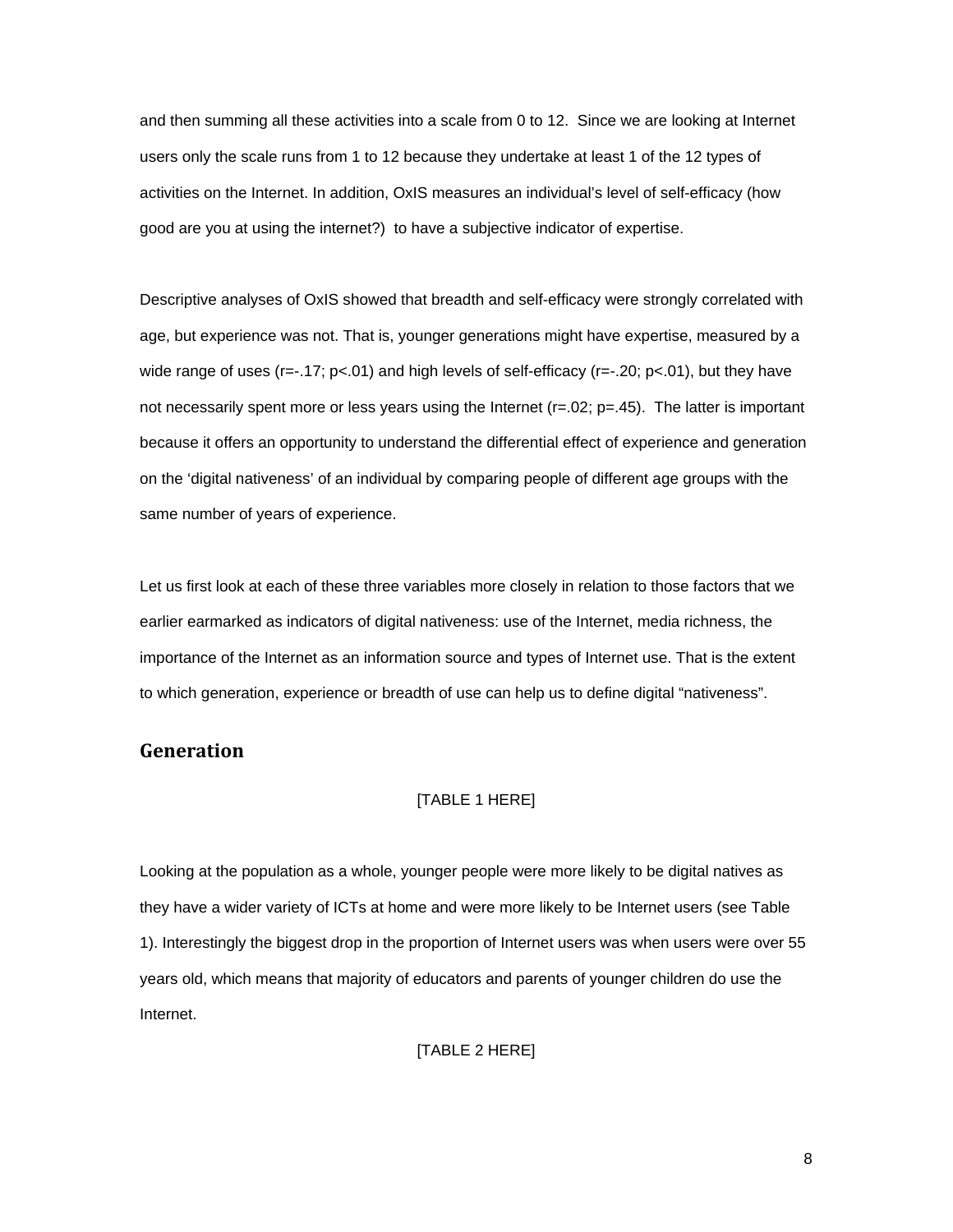Table 2 shows that younger age groups can indeed be qualified as digital natives in terms of the prominence that ICTs and the Internet have in their lives. The youngest Internet users (second generation digital natives) lived in households with the widest variety of ICTs and they used the Internet as a first port of call for the widest range of activities in comparison to almost all other generations. They also multitasked significantly more and referred to the Internet more than others for information for school and work. For most indicators of digital nativeness there was a linear decline with age and a clear drop in the 44 to 54 or 55 to 64 age groups.

#### [TABLE 3 HERE]

Table 3 provides an overview of what different age groups used the Internet for. Not surprisingly the teenage group was least likely to manage their finances online or use e-government. Younger people, when they did use the Internet were also less likely to use the Internet for civic participation and this corresponds to what we know about offline behaviour. Younger people were more likely to use the Internet for entertainment, social networking and diary functions. In terms of the three activity types most closely related to learning young people were more likely to use the Internet for fact checking (definitions of words and checking facts) and training (looking for jobs, eLearning, online courses). For current affairs and interests the differences between age groups were not significant. The linear decline by age in relation to the types of activities people engage with was less clear then when we looked at other indicators of digital nativeness. Although entertainment and social networking activities dropped steeply for those who were neither first nor second generation digital natives (14 to 25 year olds), for other activities related to applications for which some economical capital is necessary (shopping, investment and travel) first generation digital natives (18-25 year olds) were, not surprisingly, more likely than second generation digital natives (14-17 year olds) to participate.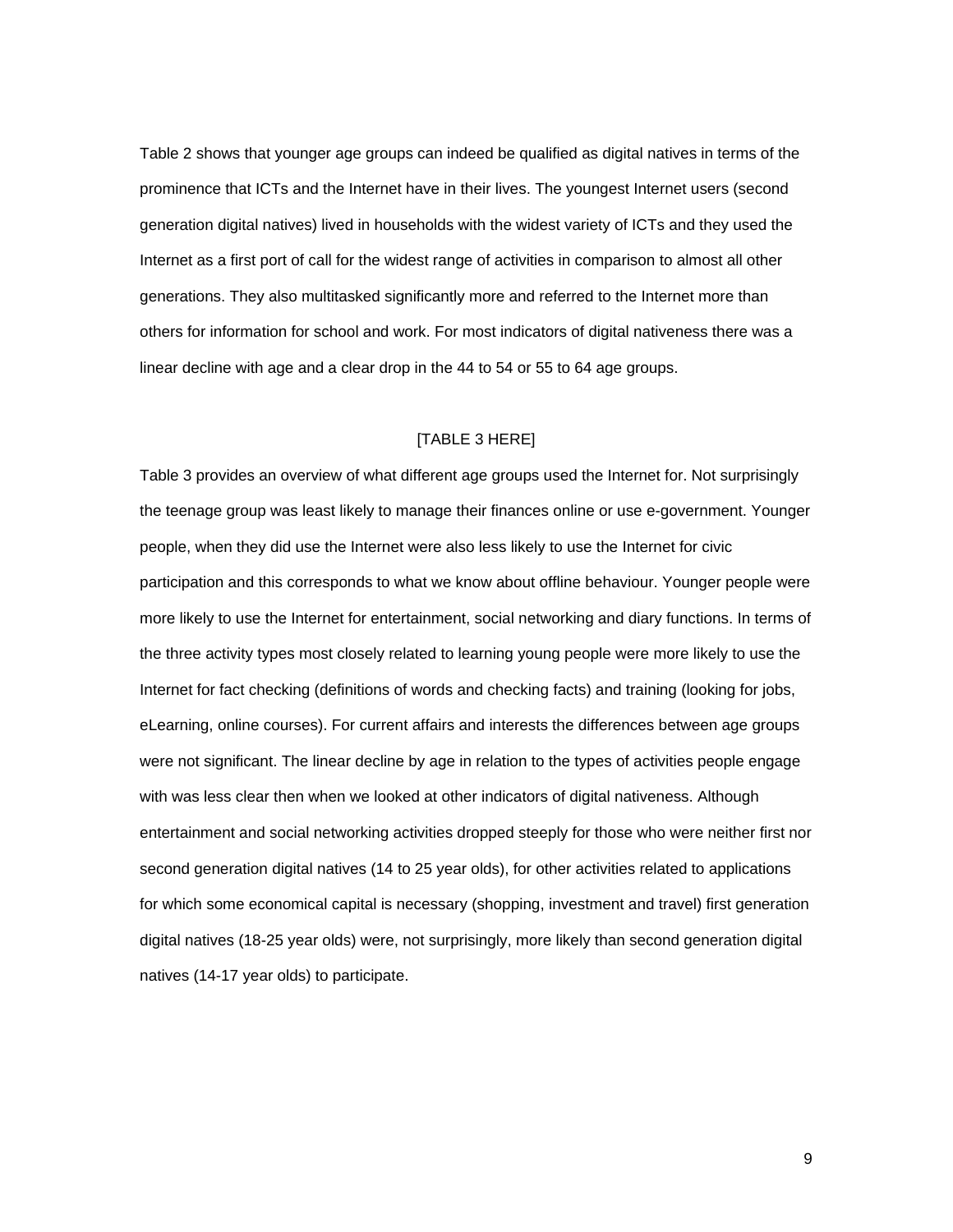## **Experience**

Experience was also an important variable in relation to "digital nativeness". In general there was an increase in household media richness ( $r = 0.22$ ;  $p < 0.01$ ), the importance of the Internet ( $r = 0.29$ ; p<.01), multitasking (r=.20; p<.01) and internet self-efficacy (r=.38; p<.01) with an increase of experience. Thus those who had experienced the Internet for longer periods of time were more digitally native. Nevertheless, it is interesting to note that the most recent users (less than 6 months) of use showed higher levels of self-efficacy (51% good or excellent skills), media richness (av=2.78), and importance of the internet (av=2.10) than those who had used the internet for 6 months to one year (28% good or excellent skills; av= 2.59 media richness; av=1.99 internet as first port of call). . The difference was especially large for self-efficacy. We could call this the 'honeymoon' period in which the new user tries everything out and feels like the world is at their feet, after a few months (half a year) their enthusiasm dies down and they realise that there are many things they cannot do.

#### [TABLE 4 HERE]

In contrast to what was found for generational groups (see Table 3), all differences between experience groups were significant (see Table 4). Almost always it was those with the most experience, that is having used the Internet for more than 5 years, who used the Internet most independent of the activity observed. There were a few exceptions, entertainment, which the most novice users undertook more than the intermediate users. Current affairs and interests and person to person networking also showed a slight dip for those who had used the Internet between 6 months and 1 year in comparison to those who had used it less than that. For many other activities, including the three learning related activities (i.e. fact checking, training and learning and current affairs and interests) use showed a large increase for those individuals who had used the Internet for more than 1 year.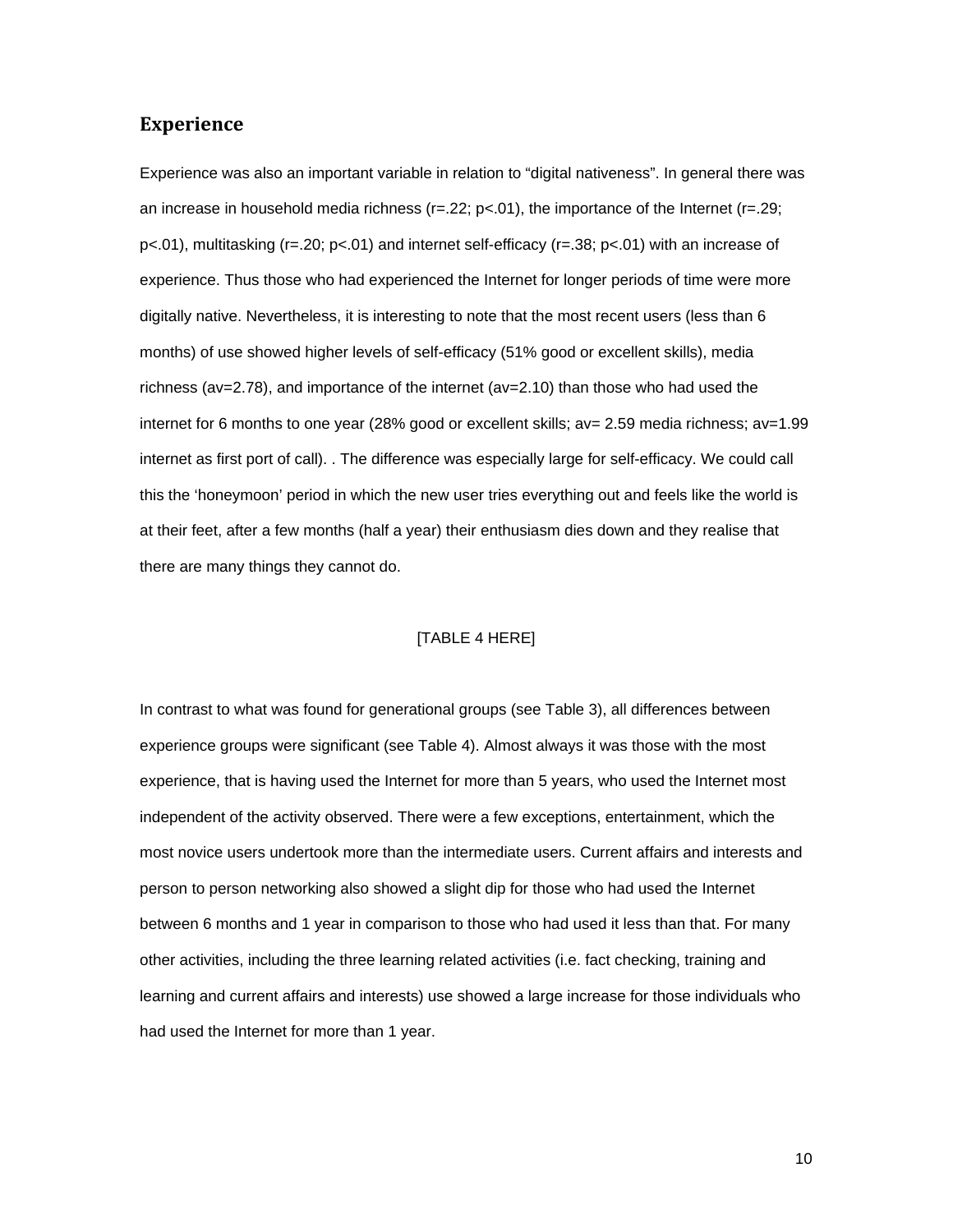# **Breadth of use**

The sum of all the internet uses discussed in the previous sections can be called the breadth of use, and the higher the number different activities a person undertakes the more the internet is integrated into the person's everyday life.

The increase in digital nativeness was exponential in relation to breadth of use. Not only were those with a narrow use less likely to multitask ( $r = .40$ ; $p < .01$ ),, they were also less likely to use the Internet as a first port of call ( $r=.45$ ; $p<.01$ ), and had far lower levels of internet self-efficacy  $(r=49;p<-01)$ ,. In addition, they had a smaller variety of ICTs in their households  $(r=.37; p<.01)$ .

To understand how this type of expertise, or embededness in the Internet, is related to specific uses of the internet we grouped the number of different activities a person undertook based on quintiles of internet users. That is, we constructed five almost equally sized groups of internet users with different levels of breadth of use.

#### [TABLE 5 HERE]

Similar to what we found for experience groups, all differences between breadth of use groups were significant (see Table 5). There was a pattern in the order in which people began to use the Internet for different purposes. The most popular activities for people who only used the Internet for one or two things tended to be shopping and travel, then, as the range of use increased, Internet users were more likely to use the Internet for current / affairs, training, entertainment, person to person networking and fact checking. Using the Internet for social networking, finance, and diary functions were activities that were more likely to be undertaken by those who use the Internet for 10-12 activities than by those who undertake less than 10 activities.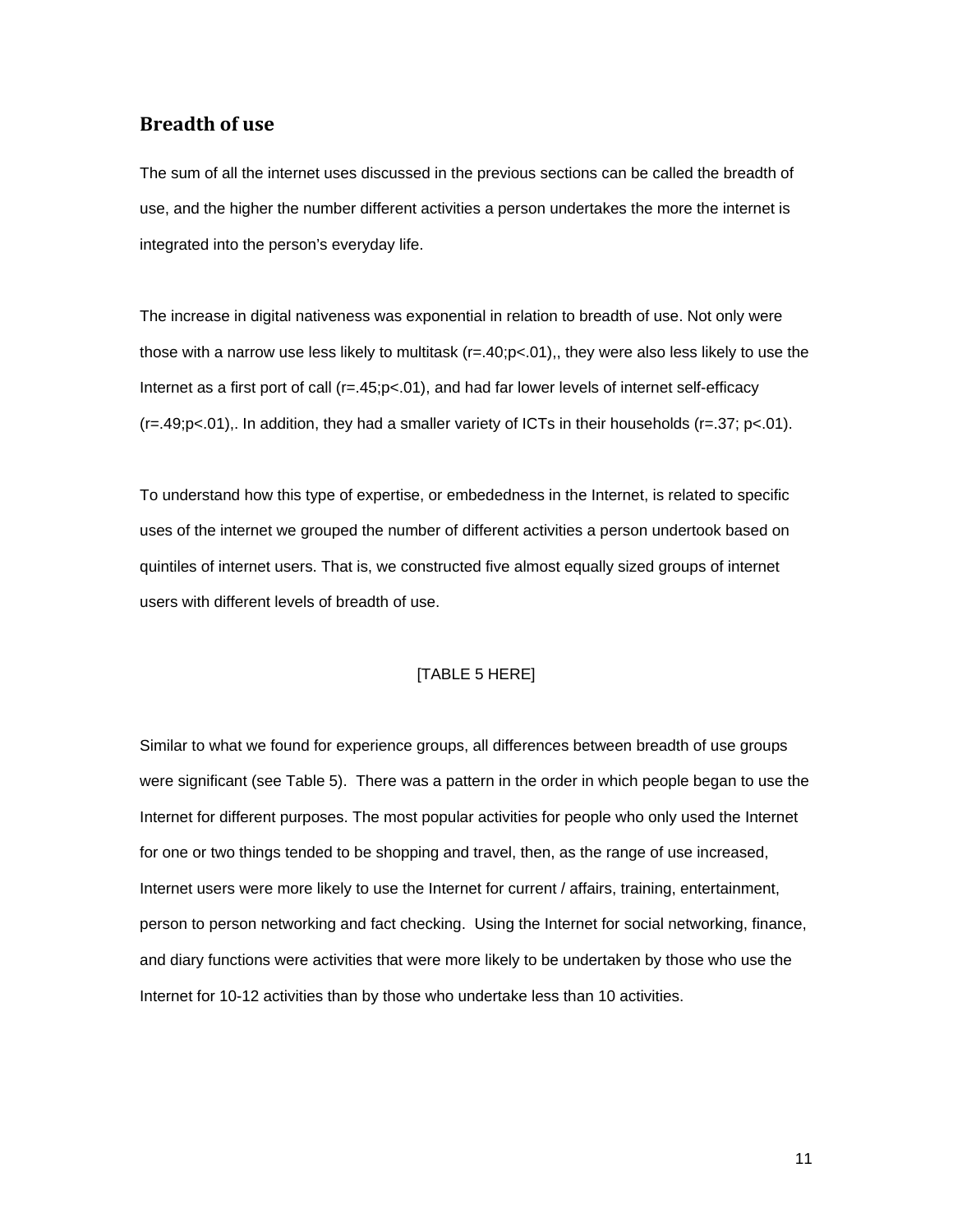## **Generation, experience and breadth of use**

Thus, the descriptives do not give straight forward answers to the question of what determines digital nativeness: age, experience, and breadth of use all seem important. Only by looking at their independent effect can we sort out which factors really determine who shows the characteristics of a digital native. Below we examine the importance of these three variables alongside gender, whether or not there are children in the household and level of education, in explaining: 1) being surrounded by all kinds of different technologies; 2) using the Internet as a first port of call for information; 3) multi-tasking; 4) self-efficacy and 5) using the Internet for three types of learning activities that are the focus here (fact checking, training and learning and current affairs and interests).

#### [TABLE 6 HERE]

Generation, experience and breadth of use were all significantly and independently related to the media richness of the household (see Table 6a). Younger people, those who had used the Internet for longer and those who had integrated the Internet into a wider variety of activities had more different ICTs in the household. In addition, the presence of children in the household and high levels of educational achievement were strongly related to the variety of technologies one had access to at home. Breadth of use and the presence of children in the household had a larger relative impact (based on standardized coefficients) on the media richness of the household than the age of the person.

Generation, experience and breadth of use were all important predictors of using the Internet as a first port of call as a benchmark for digital natives (see Table 6b). In contrast to the media richness of the household, children and the level of education were not significantly related to using the Internet as a first port of call. However, women were significantly less likely than men to use the Internet as the first port of call. The strongest predictor of using the internet as the first port of call was the breadth of a person's Internet use.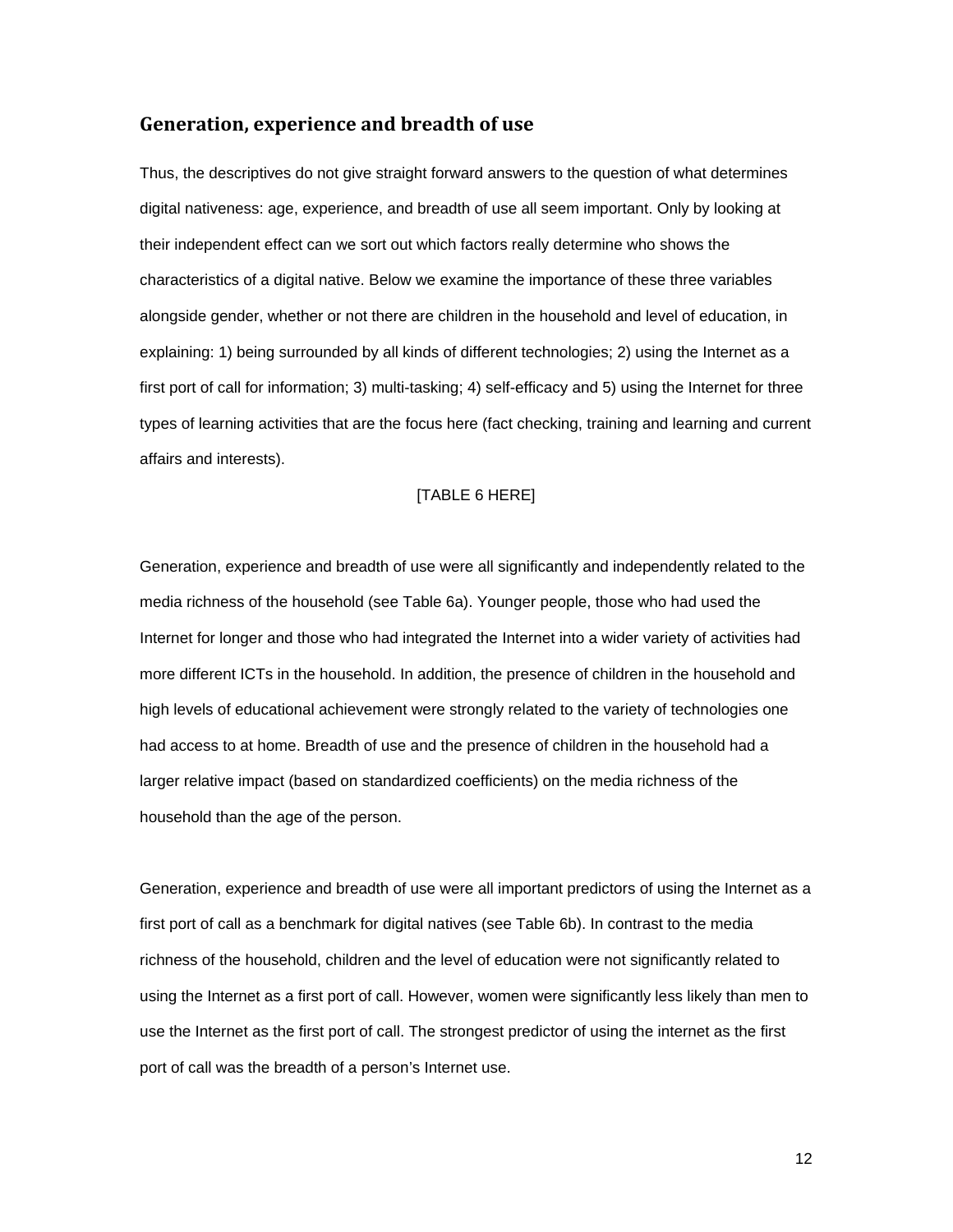#### [TABLE 7 HERE]

Similar to what was shown for media richness and using the internet as a first port of call, generation, experience and breadth of use were also good predictors for digital nativeness when multitasking was taken as the ultimate indicator of this type of person (see Table 7a). Similar to internet use as a first port of call, level of education and having children did not influence the extent to which a person multi-tasked.

 The importance of self-efficacy in relation to positive learning outcomes has been clear in offline learning. Similarly, the extent to which people report that their ability to use the Internet is poor, fair, good or excellent is a good predictor of Internet use and positive attitudes towards using the Internet as a source for information (see also Eastin & LaRose, 2000). However, it is not clear whether Internet self-efficacy itself is best explained by generation, experience and / or breadth of use. Table 7b shows that generation, but also experience and breadth of use as well as level of education were important in relation to how confident people were in their own Internet skills.

#### [TABLE 8 HERE]

Different indicators predict the three types of learning activities (fact checking; training and learning and current affairs (see Table 8). For fact checking breadth of use was proportionately the most important variable, generation and level of education were also significant predictors. In other words those who used the Internet for more purposes, were younger and had a higher level of education were more likely to use the Internet for fact checking. Breadth of use was also very important for training and learning, in addition this type of Internet activity was more likely to be undertaken by those with more education, those who were younger, those who considered themselves more expert at using technologies and women. For current affairs breadth of use was again important, along with generation and gender. Men and older generations were more likely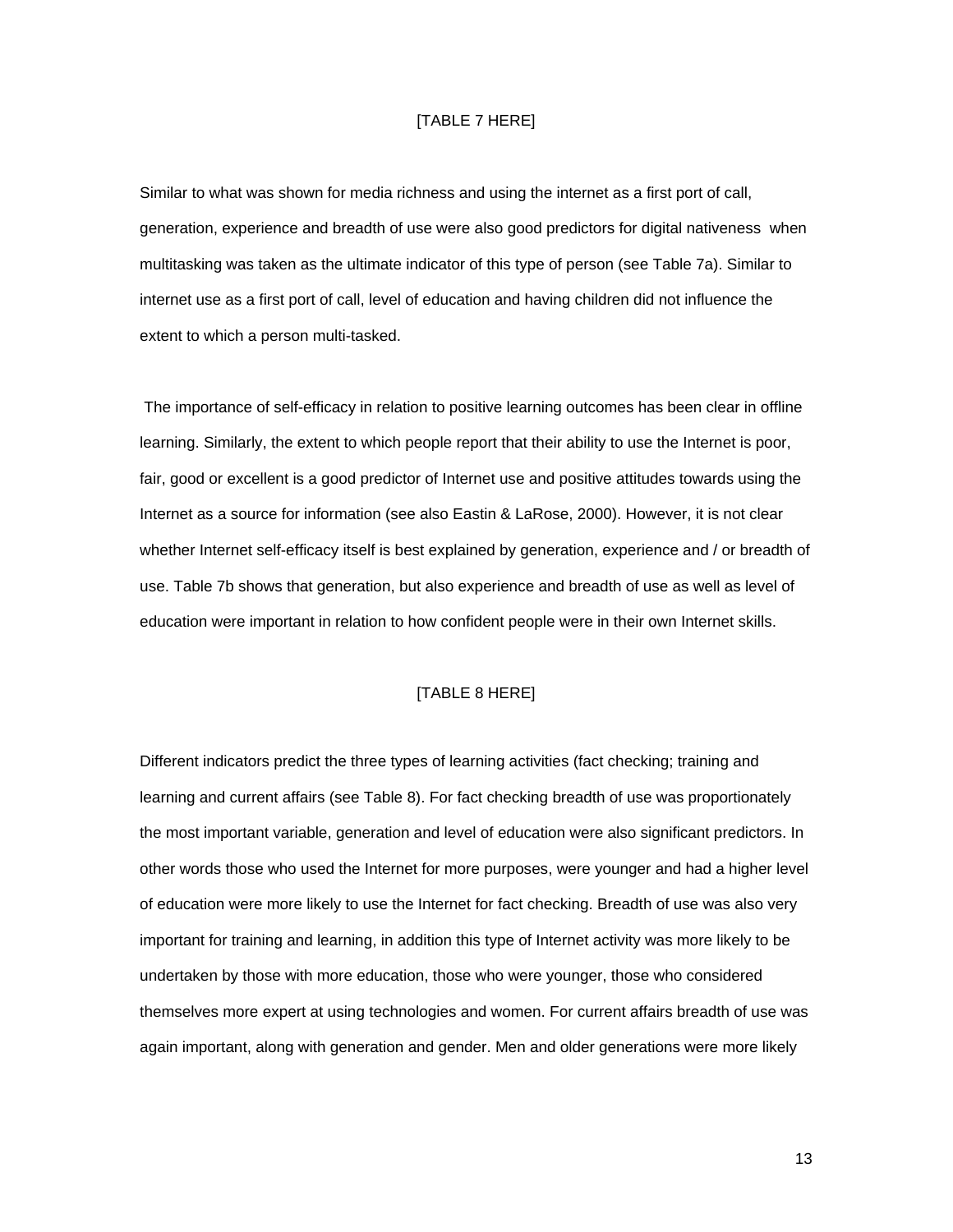to use the Internet to keep up with current affairs. Experience (years) with using the Internet was not significant for any of the learning activities nor was the presence of children in the household.

# *Discussion*

In this paper we have examined the extent to which generation, experience in using the Internet and breadth of use are good indicators of whether someone is a digital native or not. For the purposes of this paper a digital native has been defined as someone who comes from a media rich household, who uses the Internet as a first port of call for information, multi-tasks using ICTs and uses the Internet to carry out a range of activities particularly those with a focus on learning.

Contrary to the argument put forward by proponents of the digital native concept, generation alone does not adequately define if someone is a digital native or not. From the analysis above it is clear that there are a range of factors involved. It appears that younger people do have a greater range of ICTs in their household, tend to use the Internet as a first port of call, have higher levels of Internet self-efficacy, multi-task more, and use the Internet for fact checking and formal learning activities. Nevertheless, generation was not the only significant variable in explaining these activities: gender, education, experience and breadth of use also play a part. Indeed in all cases immersion in a digital environment (i.e. the breadth of activities that people carry out online) tends to be the most important variable in predicting if someone is a digital native in the way they interact with the technology.

In some respects these findings do support the arguments put forward by Prensky and others. A larger proportion of young people use the Internet, they are more likely to come from media rich homes are more confident about their skills and are more likely to engage in online learning activities. What implications this has for young people's brain structures remains an open question. Nevertheless,, what is very clear is that it is not helpful to define digital natives and immigrants as two distinct, dichotomous generations. While there were differences in how generations engaged with the internet there were similarities across generations as well mainly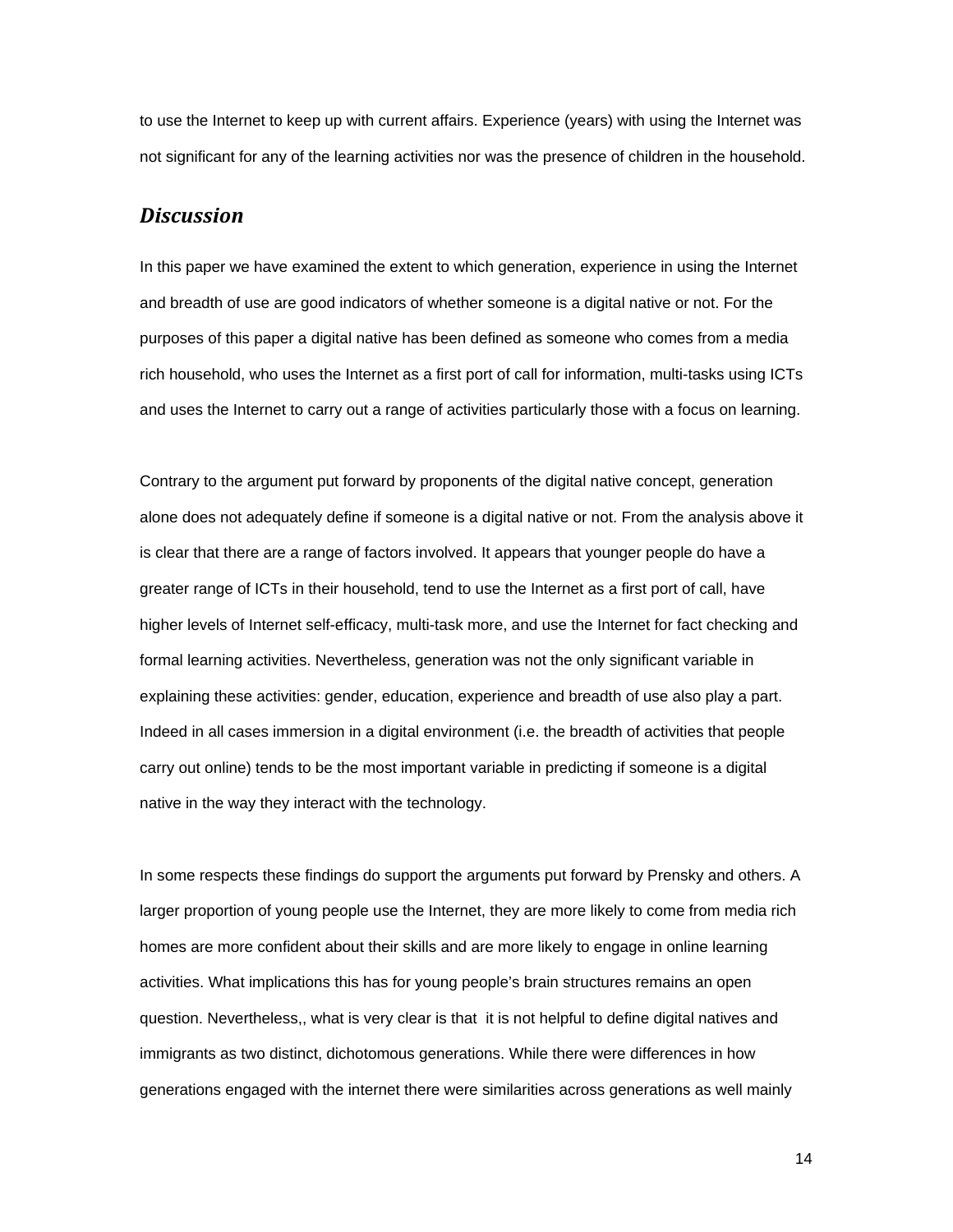based on how much experience people have with using technologies. In addition, the findings presented here confirm that individuals' Internet use lies along a continuum of engagement instead of being a dichotomous divide between users and non-users (see also Warschauer, 2002; Van Dijk 2005).

This conclusion supports other research that has demonstrated that there are significant differences within cohorts of young people in terms of their preferences, skills and use of new technologies (e.g. Kennedy, et al., 2008). As Facer and Furlong argue young people are not, a "homogeneous generation of digital children" (Facer and Furlong, 2001: 467). This research adds to existing research by showing that a generational distinction between natives and immigrants, us and them, is not reflected in empirical data. Therefore, the distinction is not helpful and could even be harmful. For example, the inequalities in use and breadth of use within younger generations could be exacerbated as teachers assume a level of knowledge in school lessons which may not be accurate for all students (Facer and Furlong, 2001); and teachers and parents do not help young people in this area as they feel powerless in trying to support them in their uses of the Internet and other new technologies (Cheong, 2008; Helsper, 2008b).

So if generation is not the only defining characteristic of a digital native what implications does this analysis have for education policy and practice? In terms of formal education there seem to be two key messages. Firstly, it seems that adults, specifically teachers can "speak the same language" as their students if they want to. Younger people are more likely to have a wider variety of ICTs at home, use the Internet as a first port of call for information, multitask and use the Internet first for school / work information but many adults do as well. Tables 1-3 suggest that the biggest drop off in these activities in terms of generation appears after the age of 55 – much later than supporters of the digital native concept would have us believe and older than many educators.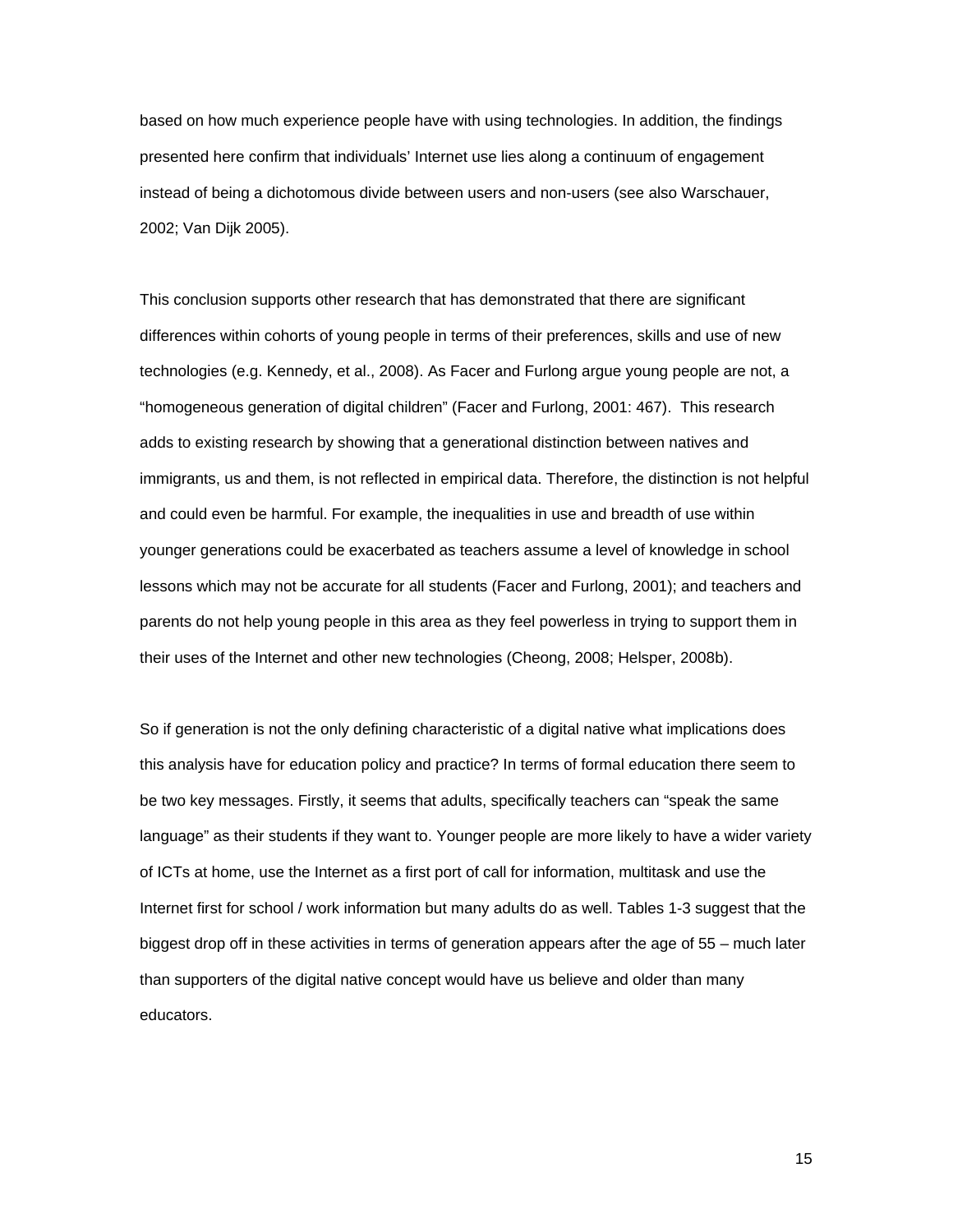Of course, some supporters of the digital native or net generation concept would agree that older people can learn to use technologies. For, example Tapscott (1998) draws on the work of Piaget to explain that learning to use technology is an assimilative process for young people who have always experienced technology as a part of their everyday lives. However, for older people where new technologies have been introduced at some stage in their life time it is an accommodative (thus more difficult) process (Tapscott, 1998). Whether this is true or not cannot be gleaned from our data, but the findings do suggest that older generations have accommodated ICTs to a great extent and in quite a few instances to the same level as younger people.

Secondly, this data helps to add to the debate in terms of what or how we teach young people in schools. While it is important to understand what young people are using new technologies for in debates about future developments in pedagogy and curriculum; we cannot assume that just because young people do more of something it is always a good thing. For example, the analysis here supports the view that young people multitask more. However, we do not know if this is a positive or negative aspect of young people's use of new technology. Multitasking may have a negative impact on learning due to cognitive overload (Hembrooke and Gay 2003). Similarly, while young people are more likely to use the Internet as a first port of call for information this does not mean they are in fact skilled in dealing with and critically assessing information (Livingstone, 2008). Finally, while not the focus of this paper, there may not be much demand from young people for school to change as technology may well play very different roles in a student's lives in and out of school (Bennet et al., 2008).

This data also has implications for supporting informal and family learning which are important policy areas in the UK (Becta, 2008). It could be argued that there are potential learning benefits in many online activities from playing collaborative games to chatting in a forum. However, while in general in the policy literature access and use of the Internet is a "good thing" there is very little debate about the kinds of learning activities we want people to carry out online or indeed if any activities are seen as more "beneficial" for learning than others. Other studies with a broader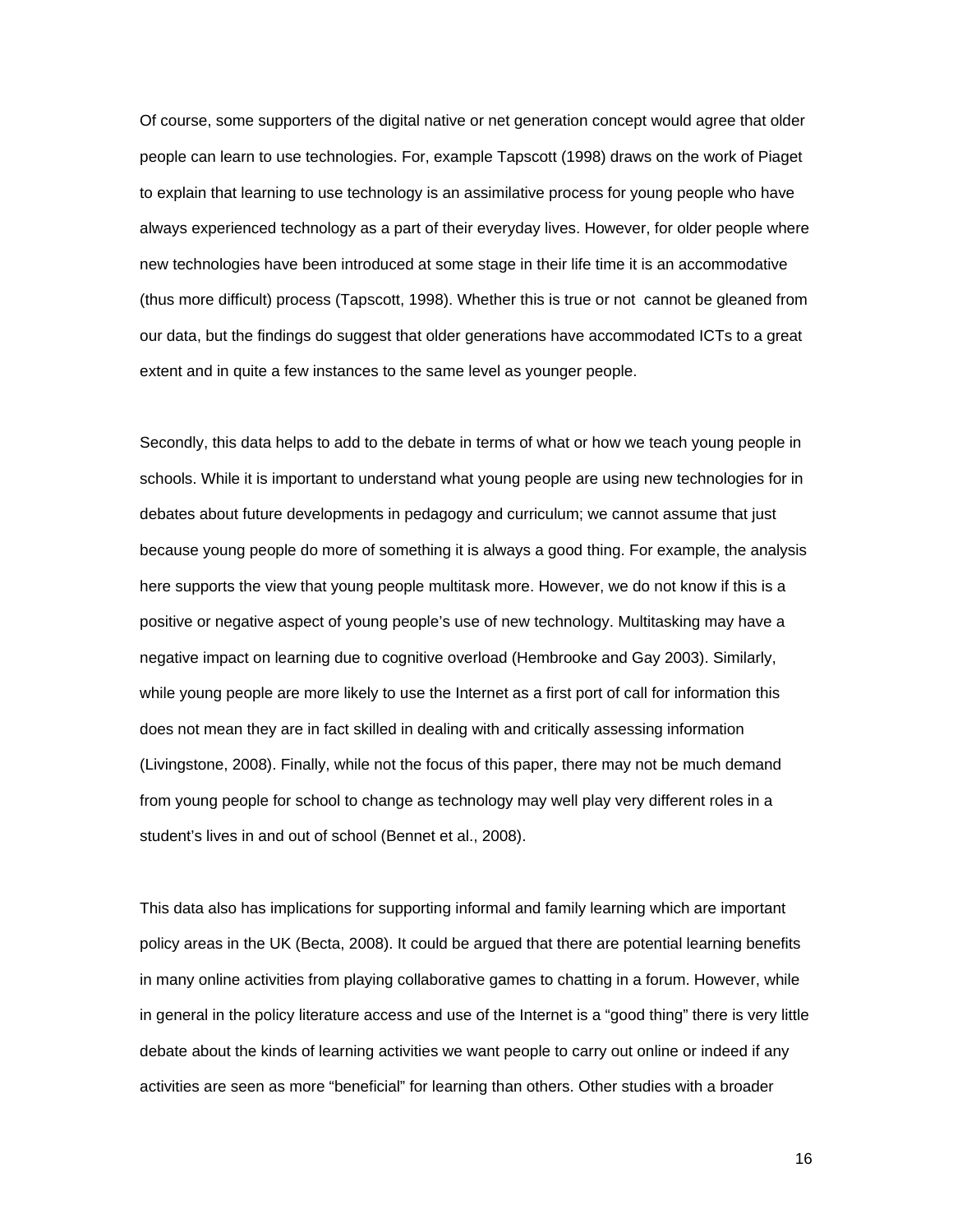focus on different digital cultures and home socialization in relation to technologies argue that the impact of home interaction with the Internet on formal education cannot and should not be ignored because they influence what young people are able and willing to learn in school (Helsper, 2009). Questions that educators need to ask themselves are, for example,, are we only interested in supporting formal learning activities or are we satisfied if people just focus on playing online games further developing skills they acquired in informal contexts? In some ways this analysis helps to address this question. The analysis has shown that immersion in the technology (ie. breadth of online activities) is an important factor (although not the only factor) in understanding whether people are confident in their ICT skills and whether they use the Internet for the three learning activities classified here. Thus, perhaps policy makers should be developing initiatives that encourage broad use of technologies as opposed to focusing on one or two narrow activities. We speculatively conclude that immersion in ICTs, or perhaps more accurately, the integration of ICTs in many aspects of a person's life, is likely to lead to the uptake of digital learning opportunities and that Internet users are unlikely to ignore these learning activities if they otherwise use technologies in a broad fashion.

In terms of family learning there are also some interesting implications. Having children in the household is a significant variable in the media richness of the household. Thus, it could be argued that older generations might acquire the technology because they think it will benefit their children (Van Rompaey, Roe, & Struys, 2002; Venkatesh & Vitalari, 1992). This obviously, has positive implications for learning. However, interestingly, based on the analysis here, the presence of children in the household does not influence parents' use of the Internet for their own learning activities. Parents have an important role to play in supporting their own children's use of technology and our research shows know that generational gaps are far from insurmountable. Nevertheless, we still need to explore and better understand the link between children's use of technology, technology in the home and family learning.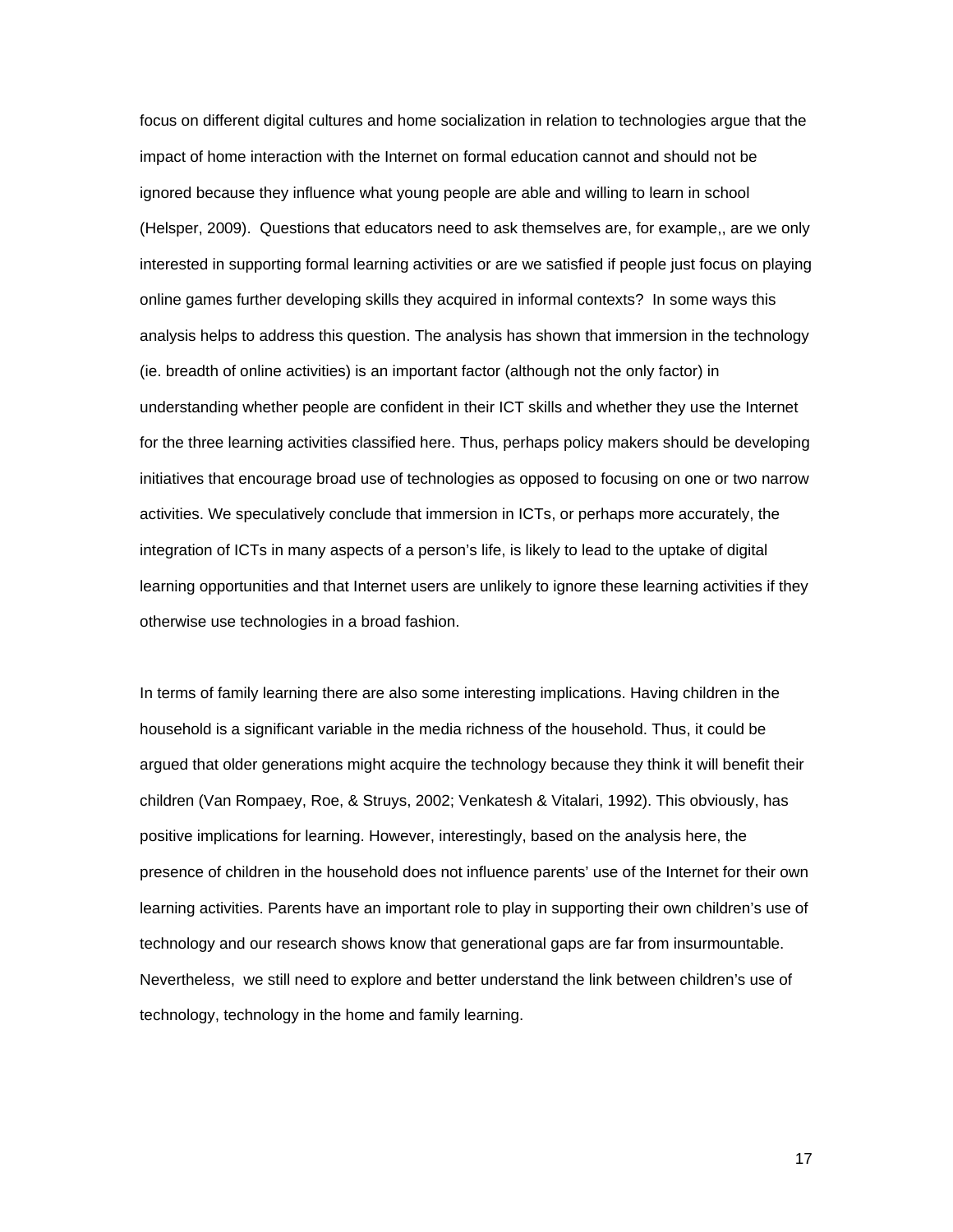Finally, our analysis has demonstrated the continuing importance of socio-demographic variables. Specifically, education, and gender. The stronger a person's educational background the more likely they are to feel confident in their ICT skills and use the Internet for learning activities, specifically fact checking and training and learning. Our analysis has also shown that gender is important. It is important that these issues of social inclusion and exclusion are not ignored in these debates around the idea of the digital native (Cheong, 2008; Facer and Furlong, 2001; Helsper, 2008a)

# *Conclusion*

Although young people do use the Internet more, our analysis does not support the view that there are unbridgeable differences between those who can be classified as digital natives or digital immigrants based on when they are born.

This is important because the term digital native, net generation and other catchy terms are being used widely in public and political debate. The acceptance of these generalizations is especially problematic in a context where JISC, BECTA and academics are investing significantly in research programmes that aim to explore and better understand learners' experiences of using technologies. More importantly, the frequent uncritical use of these and similar terms, even if the term is used without accepting the underlying assumptions, could have a negative impact upon the perceived possibilities of teacher- student interaction.

Proponents of a generational definition of concepts such as that of the digital native arguably support a view of society as a new era that is fundamentally different and signals a break with previous times (Stevenson, 2002); where technology is a key driver of this change (Webster, 2002). Yet what this data indicates is that the opposite is true – that contemporary society is a continuation of the past and technology, while important, is not the only determining factor in our lives. There can be a tendency within educational policy to see technology as the "fix" or "solution" to many of the challenges the sector faces (Robins and Webster, 1989) and there is a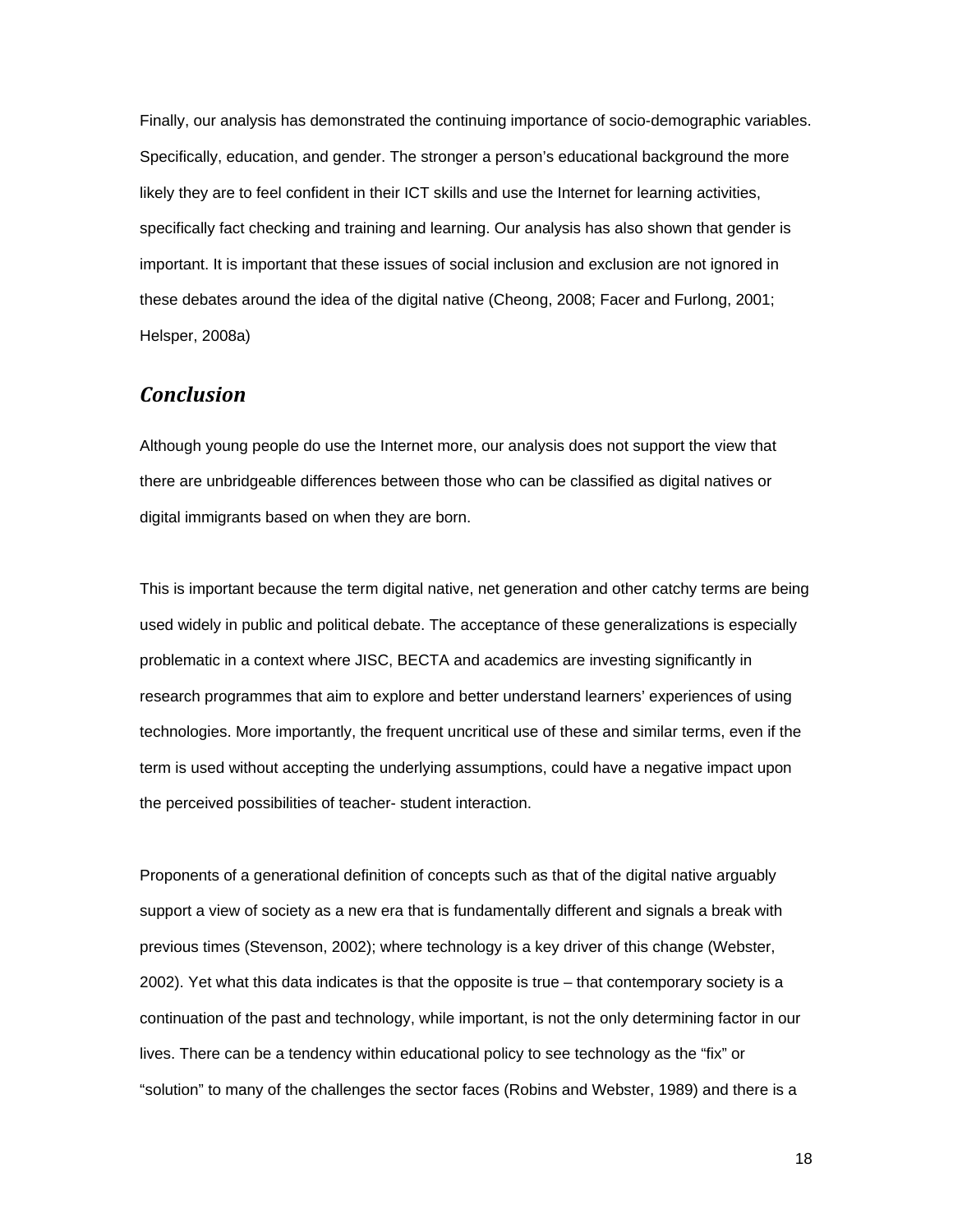danger that the current popularity of statements about young 'techy' generations could increase the prominence of this deterministic view. To counter such claims the publication and discussion of empirical work on the realities of how younger and older generations learn through and engage with technology is needed. This study and other research such as that by Facer and Furlong (2001), Bennet et al (2008) and Cheong, (2008) are steps in the right direction but further research and greater awareness amongst parents and practitioners is necessary.

While survey data goes some way to understanding these issues, more qualitative work could also be beneficial to explore the dynamics of family learning, what people actually do when they are online, how learning can take place and the importance of cognitive and neurological development. Reporting of use of the Internet is not the same as understanding the learning that may take place as a result of this use. In particular, we lack studies that discuss household member and peer interactions, for example in relation to proxy use, as regards the use of and learning from ICTs. Such research is vital in order to refine and advance existing theories of learning using new technologies.

Prensky, Oblinger and Oblinger and others are right - we need to understand learners in order to teach them well. We are not saying education should not change, but debates about change must be based on empirical evidence and not rhetoric.

# *References*

Becta (2008) *Harnessing Technology: Next Generation Learning 2008-2014*. Available online at, <http://publications.becta.org.uk/display.cfm?resID=37348> (accessed 17 December 2008) Bennett, S., Maton, K. and Kervin, L. (2008) The 'digital natives' debate: A critical review of the evidence. *British Journal of Educational Technology*, 39(5), 775-786. Cheong, P.H. (2008) The Young and the techless? Investigating Internet use and problem – solving behaviors of young adults in Singapore. *New Media and Society*, 10(5), 771-791.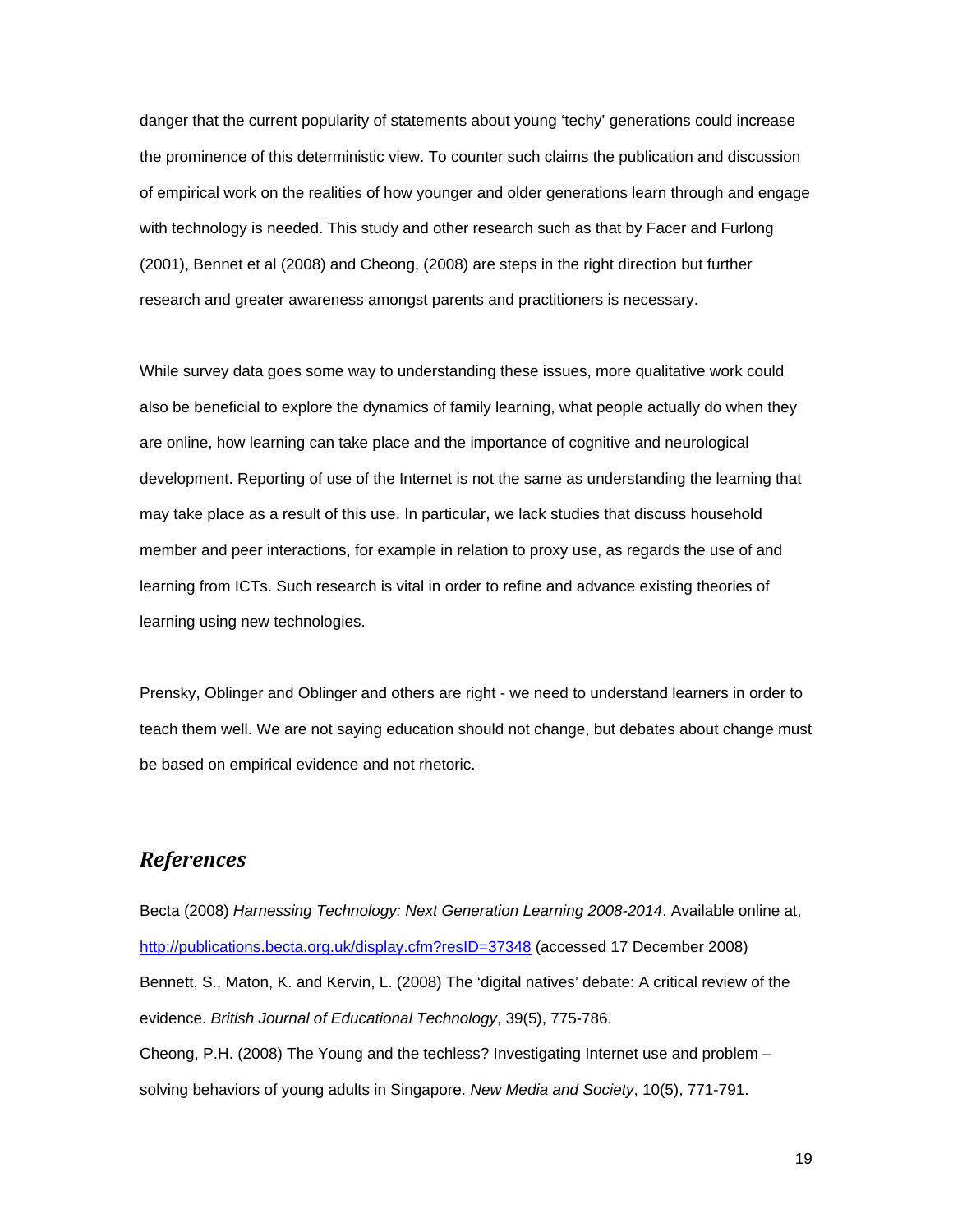DiMaggio, P. and Hargittai, E. (2001) From the digital divide to 'digital inequality: studying Internet use sas penetration increases. *Working Paper Series* (15) Princeton University, Center for Arts and Cultural Policy Studies. Available online at:

<http://www.princeton.edu/culturalpolicy/workpap/WP15%20-%20DiMaggio+Hargittai.pdf>

(accessed 31 March 2008).

Dutton, W.H. and Helsper, E. J. (2007) *The Internet in Britain:2007.* Oxford (UK): Oxford Internet Institute, University of Oxford. Available online at, <http://www.oii.ox.ac.uk/microsites/oxis/>

(accessed 31 March 2008).

Eastin, M. S., & LaRose, R. (2000). Internet self-efficacy and the psychology of the digital divide. Journal of Computer-Mediated Communication, 6. Retrieved March 2009 from

<http://www.ascusc.org/jcmc/vol6/issue1/eastin.html>

Helsper, E. J. (2009). Digital literacies: Different cultures different definitions. In H. Drenoyianni (Ed.), *Proceedings International Conference on Digital Literacy.* New Literacy Series. Peter Lang Publishing Group: Oxford (UK).

Helsper, E. J. (2008a). *Digital Inclusion: An Analysis of Social Disadvantage and the Information Society.* London: Communities and Local Government.

Helsper, E. J. (2008b). *Digital Natives and Ostrich Tactics? The possible implications of labelling young people as digital experts.* London: Futurelab.

Helsper, E. J., Dutton, W. H., & Gerber, M. (2009). To be a Network Society: A Cross-National

Perspective on the Internet in Britain. *OII Research Report, No 7*. Available online at,

<http://www.oii.ox.ac.uk/microsites/oxis/publications> (accessed 23 January 2009).

Facer, K. and Furlong, R. (2001) Beyond the myth of the 'Cyberkid': Young people at the Margins of the Information revolution. *Journal of Youth Studies*, 4(4), 451-469.

Facer, K., Furlong, J., Furlong, R., and Sutherland, R. (2003) *Screenplay: Children and Computing in the Home* (London, Routledge Falmer).

Hargittai, E., and Hinnart, A. (2008) Digital Inequality: differences in Young adults use of the

Internet, *Communication Research*, 35(5), 602-621.

Hembrooke, H. And Gay, G. (2003) The Laptop and the Lecture: The effects of multitasking in Learning Environments. *Journal of Computing in Higher Education* 15(1), 46-64.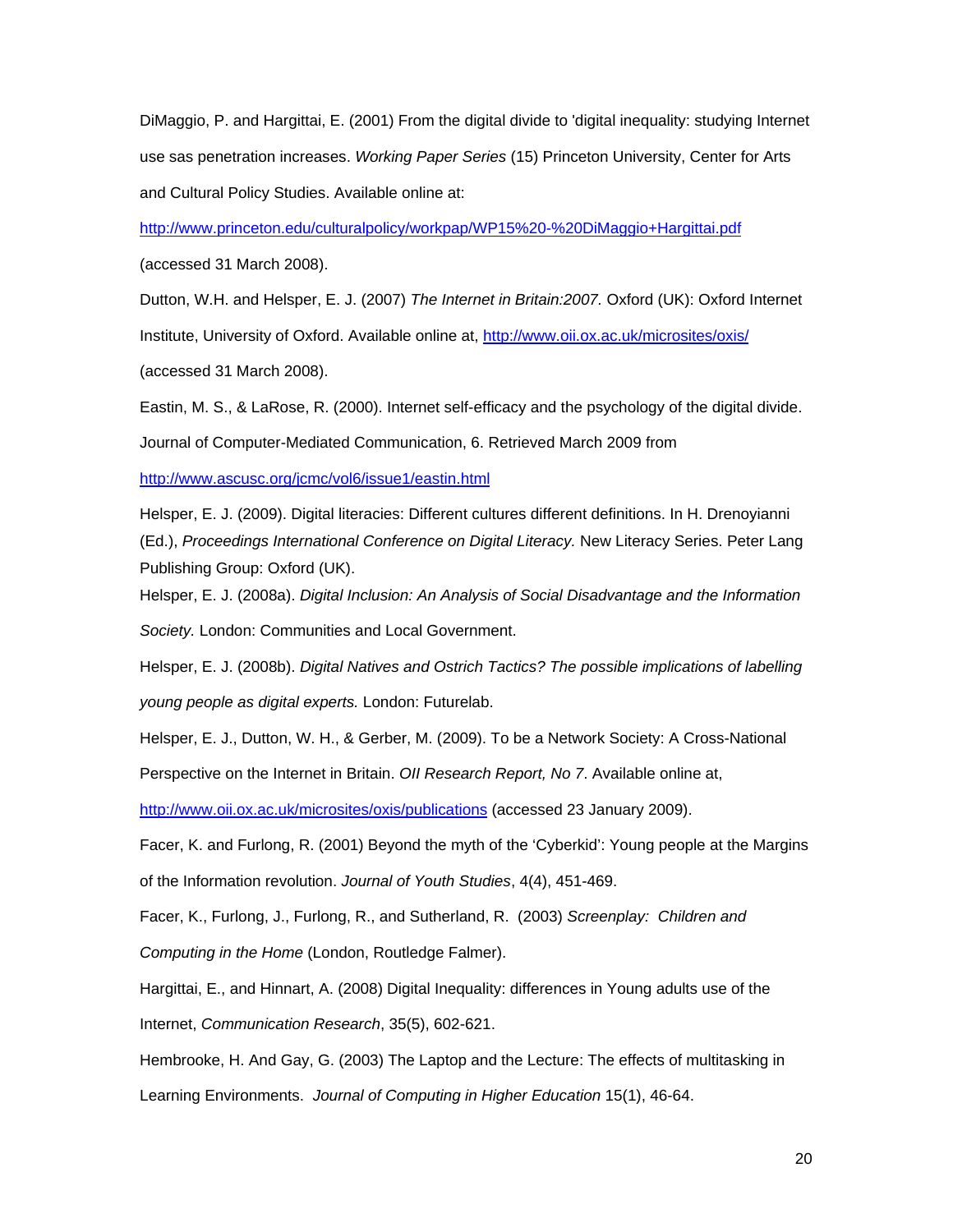Gibbons, S. (2007). Redefining the roles of Information professionals in Higher education to engage the net generation. Paper presented at EDUCAUSE, Australasia. Available online at, [http://www.caudit.edu.au/educauseaustralasia07/authors\\_papers/Gibbons2.pdf \(accessed 31](http://www.caudit.edu.au/educauseaustralasia07/authors_papers/Gibbons2.pdf%20()  [March 2008\).](http://www.caudit.edu.au/educauseaustralasia07/authors_papers/Gibbons2.pdf%20()

Kennedy, G., Judd, T., Churchward, A., Gray, K. and Krause, K. (2008) First year students' experiences with technology: Are they really digital natives? *Australasian Journal of Educational Technology*, 24(1), 108-122.

Livingstone, S. and Bober, M (2005). *UK Children Go Online. Final Report.* Available online at [http://www.lse.ac.uk/collections/children-go-online/UKCGO\\_Final\\_report.pdf](http://www.lse.ac.uk/collections/children-go-online/UKCGO_Final_report.pdf) (accessed 31 March 2008).

Livingstone, S. and Helsper, E. (2007) Gradations in Digital Inclusion: Children, Young People and the Digital Divide. *New Media & Society.* 9, 671-696.

Livingstone, S. (2008) Taking risky opportunities in youthful content creation. Teenagers' use of social networking sites for intimacy, privacy and self-expression. *New media & Society 10*(3), 393-411.

Oblinger, D. and Oblinger, J. (2005) Educating the Net Generation. Educause. Available online at, <http://www.educause.edu/educatingthenetgen/>(accessed 31 March 2008).

Prensky, M (2001a) Digital Natives, Digital Immigrants : Part 1. *On the Horizon*, 9(5), 1 - 6.

Prensky, M. (2001b) Digital Natives, Digital Immigrants Part 2: Do they really think differently? *On the Horizon*, 9(6), 1 – 6.

Rainie, L. (2006) *Life online: Teens and technology and the world to come*. Available online at, [http://www.pewInternet.org/ppt/Teens%20and%20technology.pdf](http://www.pewinternet.org/ppt/Teens%20and%20technology.pdf) (accessed 31 March 2008). Robins, K. and Webster, F. (1989) *The Technical Fix: Education, Computers, and Industry* (Basingstoke, Macmillan).

Stevenson, N. (2002) *Understanding Media Cultures: Social Theory and Mass Communication*, 2<sup>nd</sup> edn. (London Sage).

Tapscott, D. (1998) *Growing up digital: the rise of the net generation*. (New York, McGraw-Hill).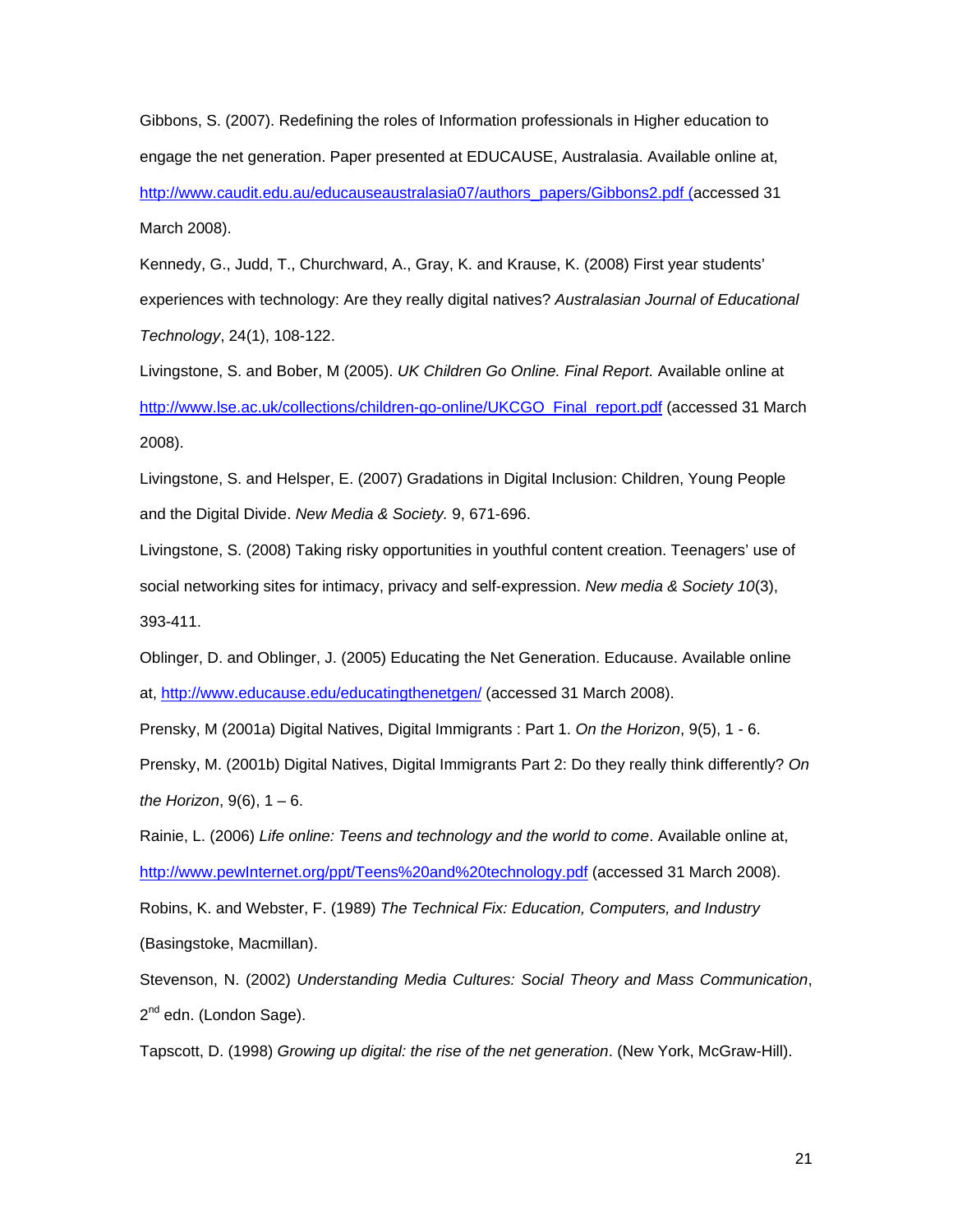Underwood, J. (2007) Rethinking the Digital Divide: impacts on student tutor relationships. *European Journal of Education*, 42(2), 213-222.

Van Dijk, J. A. G. M. (2005) *The deepening divide: Inequality in the Information Society*. (Thousand Oaks, Sage).

Van Rompaey, V., Roe, K. and Struys, K. (2002) Children's Influence on Internet Access at Home: Adoption and use in the family context. *Information, Communication & Society*, 5(2), 189- 206.

Venkatesh, A., and Vitalari, N. (1987). A Post Adoption Analysis of Computing in the Home.

*Journal of Economic Psychology* 8(2), 161-180

Warschauer, M. (2002) Reconceptualizing the digital divide. *First Monday,* 7, 7.

Webster, F. (2002) *Theories of the Information Society*, 2<sup>nd</sup> ed. (London, Routledge).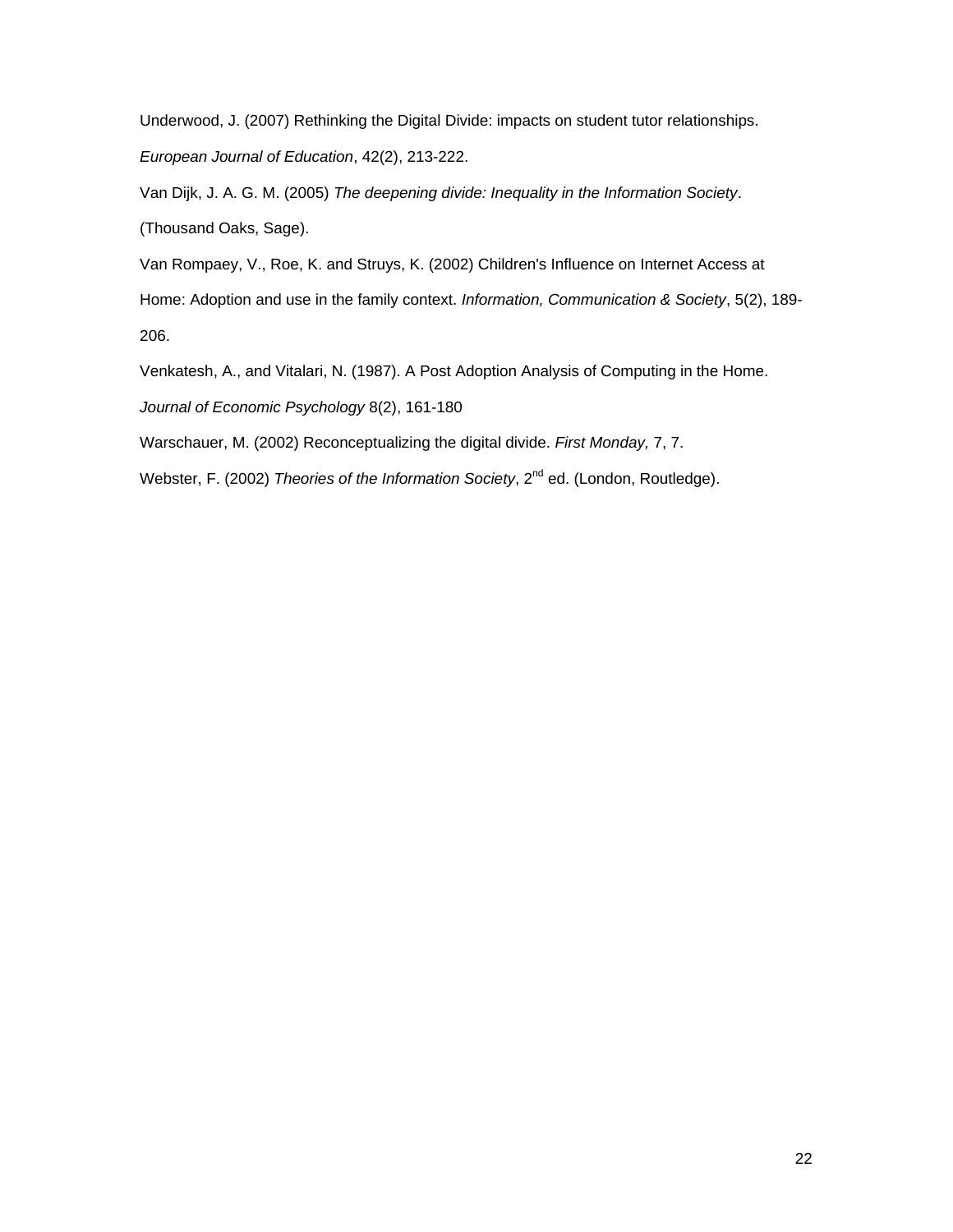| Table 1 Media richness and Internet use in different age groups in Britain |  |  |  |
|----------------------------------------------------------------------------|--|--|--|
|----------------------------------------------------------------------------|--|--|--|

|                          | Age in years |        |        |           |        |        |        |  |  |
|--------------------------|--------------|--------|--------|-----------|--------|--------|--------|--|--|
|                          | 14-17        | 18-24  | 25-34  | $35 - 44$ | 45-54  | 55-65  | $65+$  |  |  |
| Number of ICTs in        | 4.27         | 3.56   | 3.27   | 3.45      | 3.15   | 2.40   | 1.52   |  |  |
| households (scale 0-8)** | (1.53)       | (1.79) | (1.70) | (1.70)    | (1.97) | (1.67) | (1.48) |  |  |
| Internet users **        | 90%          | 86%    | 78%    | 78%       | 77%    | 57%    | 32%    |  |  |
|                          | (.30)        | (.35)  | (.42)  | (.41)     | (.42)  | (.50)  | (.47)  |  |  |

Base: All (N=2,350)

Note. Standard deviation is indicated between (…)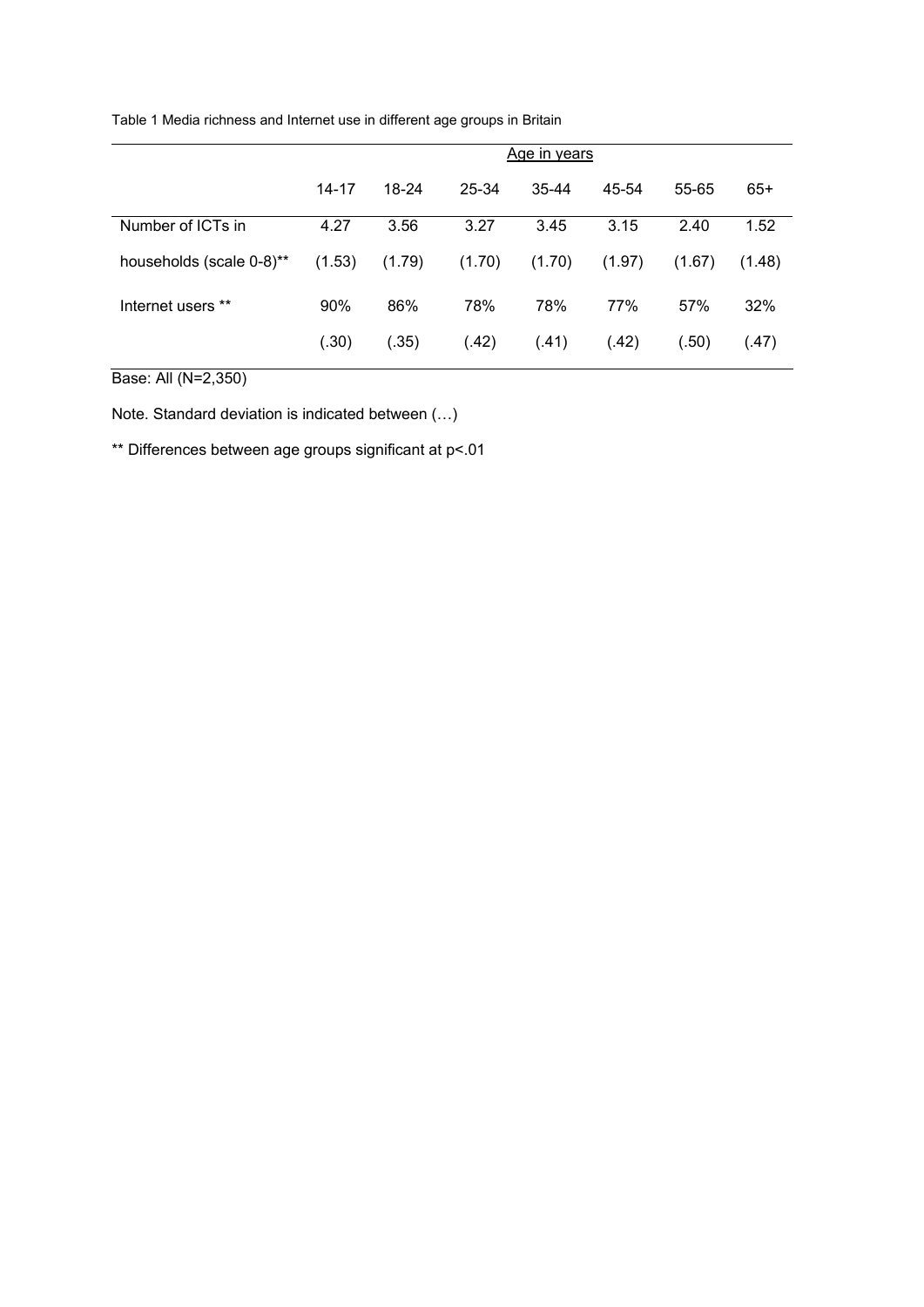|                                                  | Age in years |        |        |        |        |        |        |
|--------------------------------------------------|--------------|--------|--------|--------|--------|--------|--------|
|                                                  | $14 - 17$    | 18-24  | 25-34  | 35-44  | 45-54  | 55-65  | $65+$  |
| Average number of ICTs in households             | 4.45         | 3.77   | 3.62   | 3.83   | 3.51   | 3.11   | 2.49   |
| $(scale 0-8)$ **                                 | (1.42)       | (1.75) | (1.58) | (1.59) | (1.90) | (1.62) | (1.70) |
| Average number of activities for which the       | 3.57         | 3.24   | 3.33   | 3.07   | 2.99   | 2.56   | 1.99   |
| Internet is the first port of call (scale 0-5)** | (1.57)       | (1.77) | (1.66) | (1.78) | (1.83) | (1.85) | (1.66) |
| Internet first for school/work information**     | 80%          | 72%    | 77%    | 76%    | 71%    | 57%    | 54%    |
|                                                  | (.40)        | (.45)  | (.42)  | (.43)  | (.46)  | (.50)  | (.50)  |
| Multitasking**                                   | 87%          | 74%    | 75%    | 64%    | 52%    | 51%    | 43%    |
|                                                  | (.34)        | (.44)  | (.43)  | (.48)  | (.50)  | (.50)  | (.50)  |
| Self-efficacy (good or excellent skills)**       | 82%          | 76%    | 72%    | 65%    | 49%    | 45%    | 47%    |
|                                                  | (.39)        | (.43)  | (.45)  | (.48)  | (.50)  | (.50)  | (.50)  |

Table 2 Media richness of the household, Internet prominence (first port of call), multi-tasking and self-efficacy amongst Internet users in different age groups

Base: All Internet Users (N=1,578)

Note. Standard deviation is indicated between (…)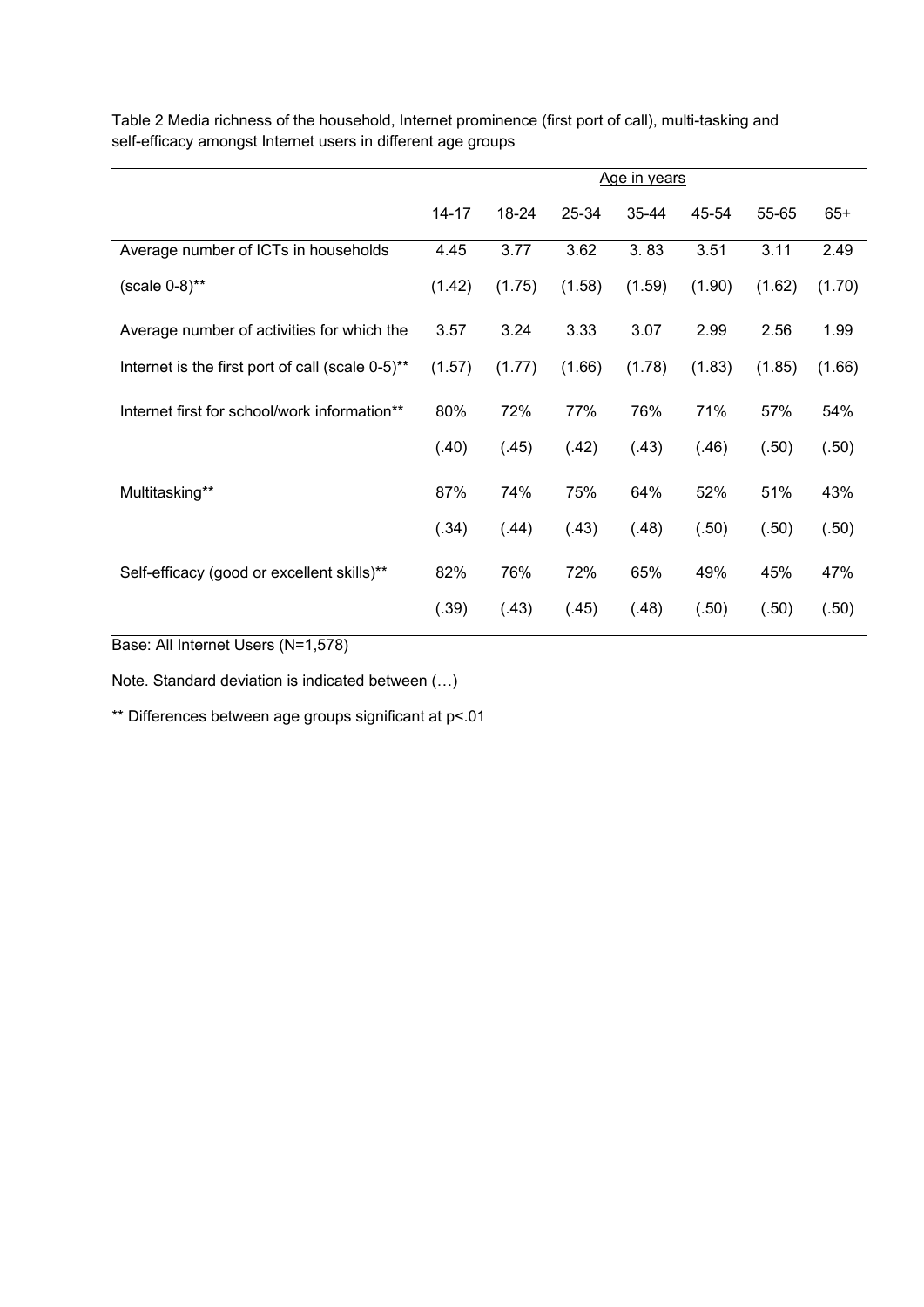Table 3 Percentage of internet users who undertook different types of Internet use (in the last year) in different age groups

|                                  | Age in years |       |       |           |       |       |       |
|----------------------------------|--------------|-------|-------|-----------|-------|-------|-------|
|                                  | 14-17        | 18-24 | 25-34 | $35 - 45$ | 45-44 | 55-65 | $65+$ |
| Entertainment**                  | 100%         | 93%   | 92%   | 85%       | 79%   | 67%   | 68%   |
| Training**                       | 94%          | 87%   | 83%   | 80%       | 77%   | 62%   | 53%   |
| Fact Checking **                 | 92%          | 84%   | 86%   | 84%       | 82%   | 76%   | 69%   |
| <b>Current affairs/interests</b> | 85%          | 90%   | 92%   | 93%       | 91%   | 86%   | 81%   |
| Person to Person Networking **   | 84%          | 84%   | 87%   | 83%       | 73%   | 74%   | 71%   |
| Shopping**                       | 81%          | 94%   | 94%   | 95%       | 93%   | 92%   | 85%   |
| Social Networking **             | 70%          | 64%   | 49%   | 47%       | 37%   | 35%   | 32%   |
| Travel**                         | 55%          | 83%   | 95%   | 93%       | 90%   | 87%   | 77%   |
| Diary Functions**                | 50%          | 40%   | 32%   | 27%       | 26%   | 22%   | 18%   |
| eGovernment **                   | 25%          | 37%   | 50%   | 58%       | 48%   | 44%   | 41%   |
| Finance**                        | 16%          | 47%   | 68%   | 71%       | 60%   | 58%   | 45%   |
| Civic Participation *            | 3%           | 7%    | 11%   | 5%        | 11%   | 13%   | 12%   |
| $N =$                            | 85           | 211   | 318   | 343       | 295   | 172   | 153   |

Base: All Internet Users (N=1,578)

\* Differences between age groups significant at p<.05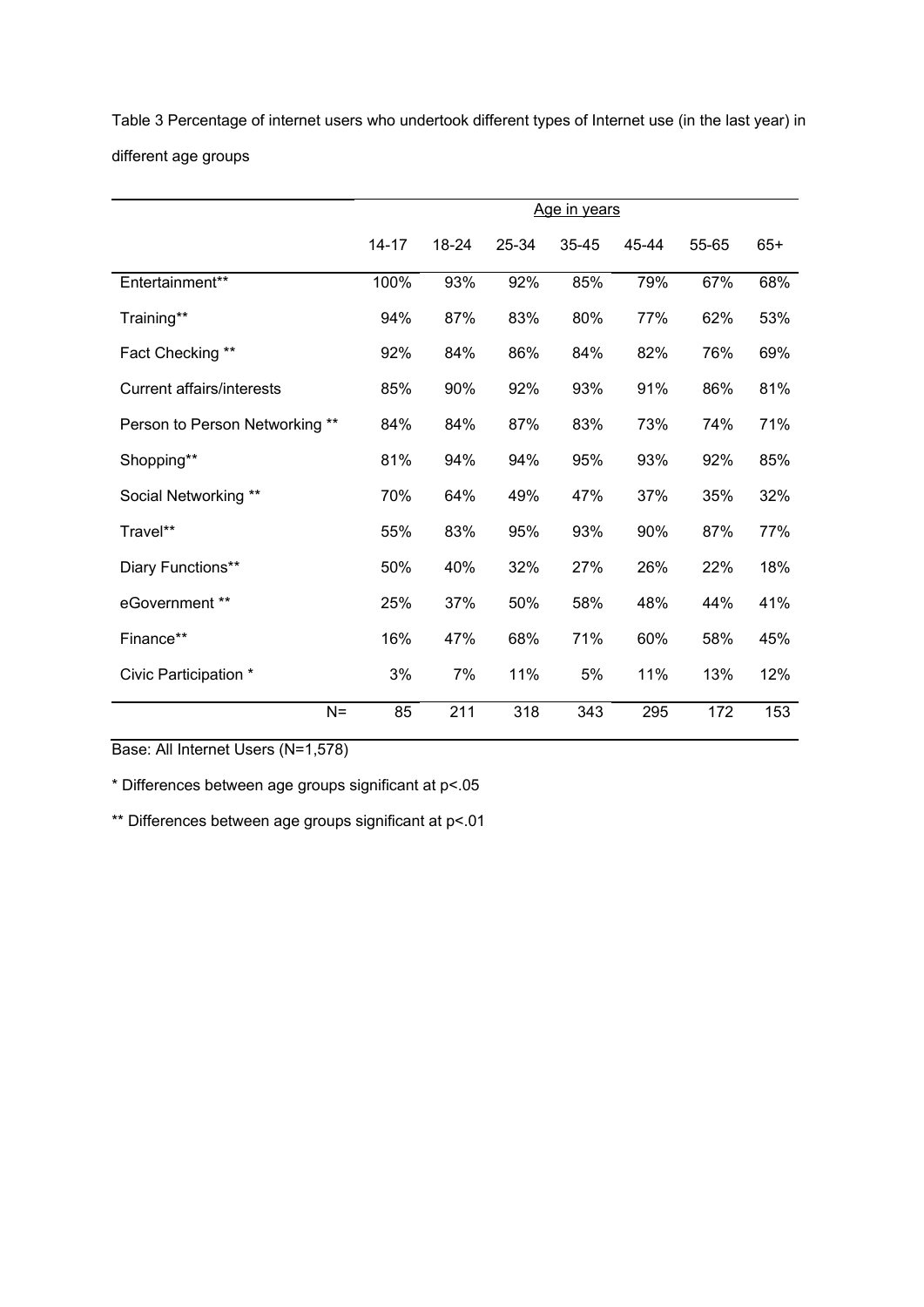Table 4 Percentage of internet users who undertook different types of Internet use (in the last year) in groups with different years of internet use experience

|                             |              | Years of experience in using the Internet |             |              |           |  |  |  |  |
|-----------------------------|--------------|-------------------------------------------|-------------|--------------|-----------|--|--|--|--|
|                             | $< 6$ months | 6months to 1 yr                           | 1yr to 2yrs | 2yrs to 5yrs | $> 5$ yrs |  |  |  |  |
| Current affairs/interests** | 81%          | 76%                                       | 90%         | 87%          | 95%       |  |  |  |  |
| Entertainment**             | 79%          | 67%                                       | 76%         | 84%          | 89%       |  |  |  |  |
| Shopping**                  | 76%          | 87%                                       | 93%         | 90%          | 97%       |  |  |  |  |
| Travel**                    | 70%          | 73%                                       | 87%         | 85%          | 94%       |  |  |  |  |
| Fact Checking**             | 68%          | 69%                                       | 79%         | 81%          | 88%       |  |  |  |  |
| PtoP Network**              | 64%          | 55%                                       | 71%         | 78%          | 90%       |  |  |  |  |
| Training**                  | 64%          | 62%                                       | 64%         | 75%          | 87%       |  |  |  |  |
| Finance**                   | 36%          | 34%                                       | 47%         | 54%          | 72%       |  |  |  |  |
| Social Network**            | 30%          | 27%                                       | 30%         | 40%          | 63%       |  |  |  |  |
| eGovernment**               | 27%          | 24%                                       | 33%         | 41%          | 62%       |  |  |  |  |
| Diary Functions **          | 17%          | 12%                                       | 19%         | 25%          | 41%       |  |  |  |  |
| Civic Participation**       | 4%           | 5%                                        | 5%          | 5%           | 15%       |  |  |  |  |
| $N =$                       | 85           | 98                                        | 171         | 568          | 635       |  |  |  |  |

Base: All Internet Users (N=1,578)

\* Differences between age groups significant at p<.05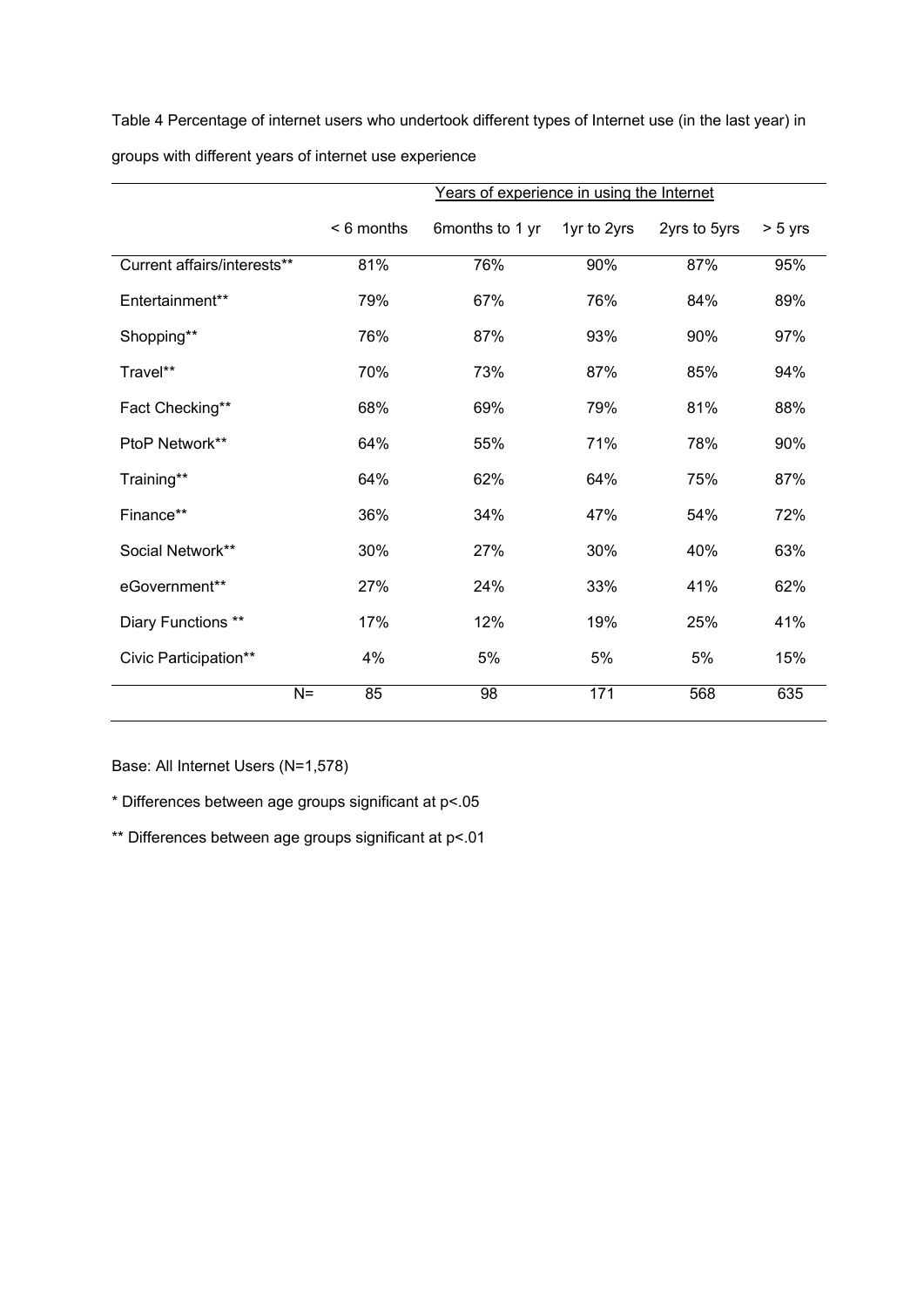Table 5 Percentage of internet users who undertook different types of Internet use (in the last year) in groups with different breadths of activity

|                             | Number of activities undertaken in total |            |            |            |            |  |  |
|-----------------------------|------------------------------------------|------------|------------|------------|------------|--|--|
|                             | 1 or 2                                   | $3$ to $6$ | 7 or 8     | 9          | 10 to 12   |  |  |
|                             | activities                               | activities | activities | activities | activities |  |  |
| Shopping**                  | 56%                                      | 81%        | 95%        | 99%        | 100%       |  |  |
| Travel**                    | 33%                                      | 73%        | 91%        | 96%        | 99%        |  |  |
| Current affairs/interests** | 21%                                      | 75%        | 96%        | 99%        | 100%       |  |  |
| Training**                  | 17%                                      | 47%        | 82%        | 91%        | 98%        |  |  |
| Entertainment**             | 17%                                      | 58%        | 91%        | 98%        | 99%        |  |  |
| Person to Person Network**  | 16%                                      | 44%        | 89%        | 97%        | 99%        |  |  |
| Fact Checking**             | 12%                                      | 62%        | 84%        | 96%        | 98%        |  |  |
| Egovernment**               | 5%                                       | 14%        | 33%        | 60%        | 86%        |  |  |
| Civic Participation**       | 4%                                       | 1%         | 3%         | 6%         | 24%        |  |  |
| Social Network**            | 3%                                       | 11%        | 32%        | 55%        | 92%        |  |  |
| Finance**                   | 2%                                       | 23%        | 52%        | 71%        | 94%        |  |  |
| Diary**                     | 0%                                       | 4%         | 13%        | 34%        | 68%        |  |  |
| $N =$                       | 60                                       | 356        | 458        | 253        | 441        |  |  |

Base: All Internet Users (N=1,578)

\* Differences between age groups significant at p<.05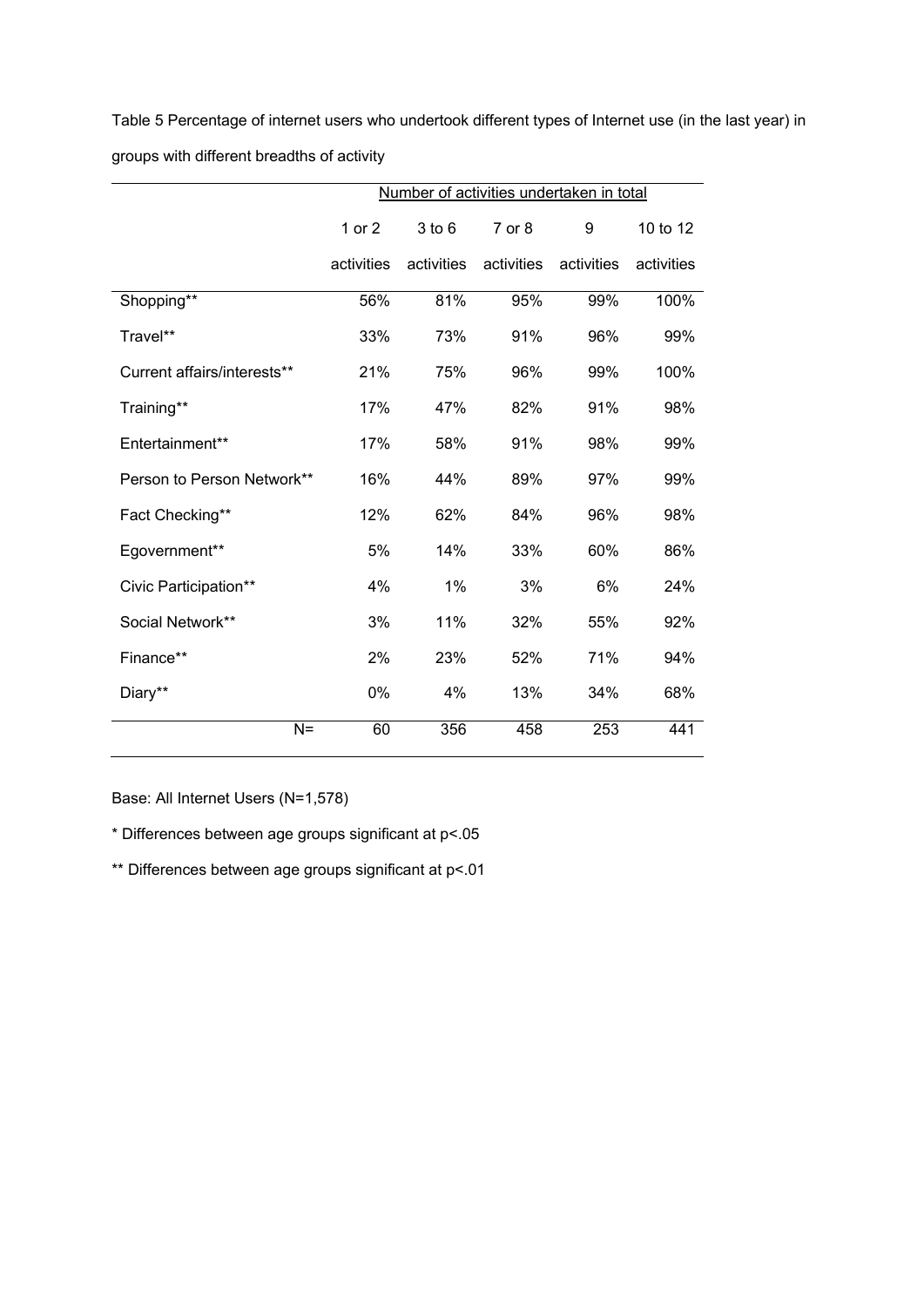|                     | Media richness <sup>a</sup> |         |        | First port of call <sup>b</sup> |         |              |  |
|---------------------|-----------------------------|---------|--------|---------------------------------|---------|--------------|--|
|                     | b                           | β       | р.     | b                               | β       | р.           |  |
| (Constant)          | 2.09                        |         | $***$  | 1.34                            |         | $\star\star$ |  |
| Generation          | $-0.01$                     | $-0.12$ | $***$  | $-0.02$                         | $-0.14$ | **           |  |
| Experience          | 0.04                        | 0.09    | **     | 0.05                            | 0.09    | $***$        |  |
| Breadth of use      | 0.21                        | 0.31    | $***$  | 0.27                            | 0.38    | $***$        |  |
| Gender (Female)     | $-0.15$                     | $-0.04$ | 0.06   | $-0.19$                         | $-0.05$ | *            |  |
| Children            | 0.90                        | 0.26    | $***$  | 0.05                            | 0.01    | 0.54         |  |
| Education           | $-0.12$                     | $-0.06$ | $\ast$ | 0.01                            | 0.00    | 0.88         |  |
| $R^{2\overline{z}}$ | 0.24                        |         |        | 0.23                            |         |              |  |

Table 6 Linear regression of media richness of the household and Internet prominence (first port of call)

Base: All Internet Users (N=1,578),

a. Number of ICTs in the household.

b. The number of activities for which a person would use the internet first.

\* Significant at p<.05

\*\* Significant at p<.01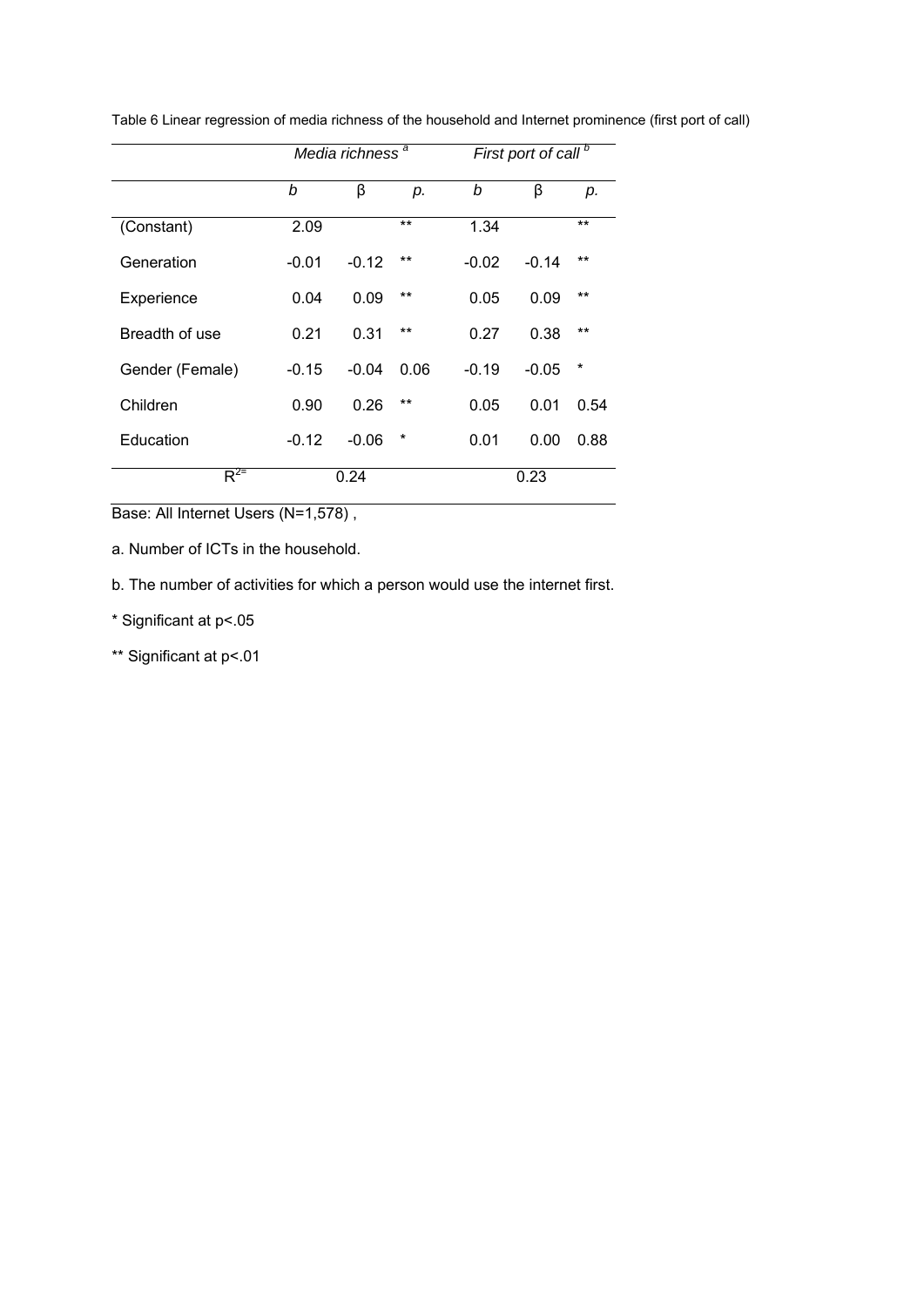|  | Table 7 Linear regression of multitasking and self-efficacy |  |  |
|--|-------------------------------------------------------------|--|--|
|--|-------------------------------------------------------------|--|--|

|                 | Multitasking <sup>a</sup> |         |       |         | Self-efficacy <sup>b</sup> |              |  |  |
|-----------------|---------------------------|---------|-------|---------|----------------------------|--------------|--|--|
|                 | b                         | β       | р.    | b       | β                          | р.           |  |  |
| (Constant)      | 0.37                      |         | $***$ | 2.08    |                            | $***$        |  |  |
| Generation      | $-0.01$                   | $-0.20$ | **    | $-0.10$ | $-0.14$                    | $***$        |  |  |
| Experience      | 0.03                      | 0.13    | **    | 0.17    | 0.24                       | $***$        |  |  |
| Breadth of use  | 0.08                      | 0.28    | $***$ | 0.13    | 0.32                       | $\star\star$ |  |  |
| Gender (Female) | $-0.09$                   | $-0.07$ | $***$ | $-0.08$ | $-0.05$                    | 0.05         |  |  |
| Children        | 0.03                      | 0.02    | 0.40  | $-0.06$ | $-0.04$                    | 0.12         |  |  |
| Education       | 0.04                      | 0.05    | 0.07  | 0.16    | 0.16                       | $***$        |  |  |
| $R^{2}$         |                           | 0.21    |       |         | 0.34                       |              |  |  |

Base: All Internet Users (N=1,578)

a. How often the respondent does other things while using the Internet.

b. How good the respondent thinks they are at using the Internet.

\* Significant at p<.05

\*\* Significant at p<.01